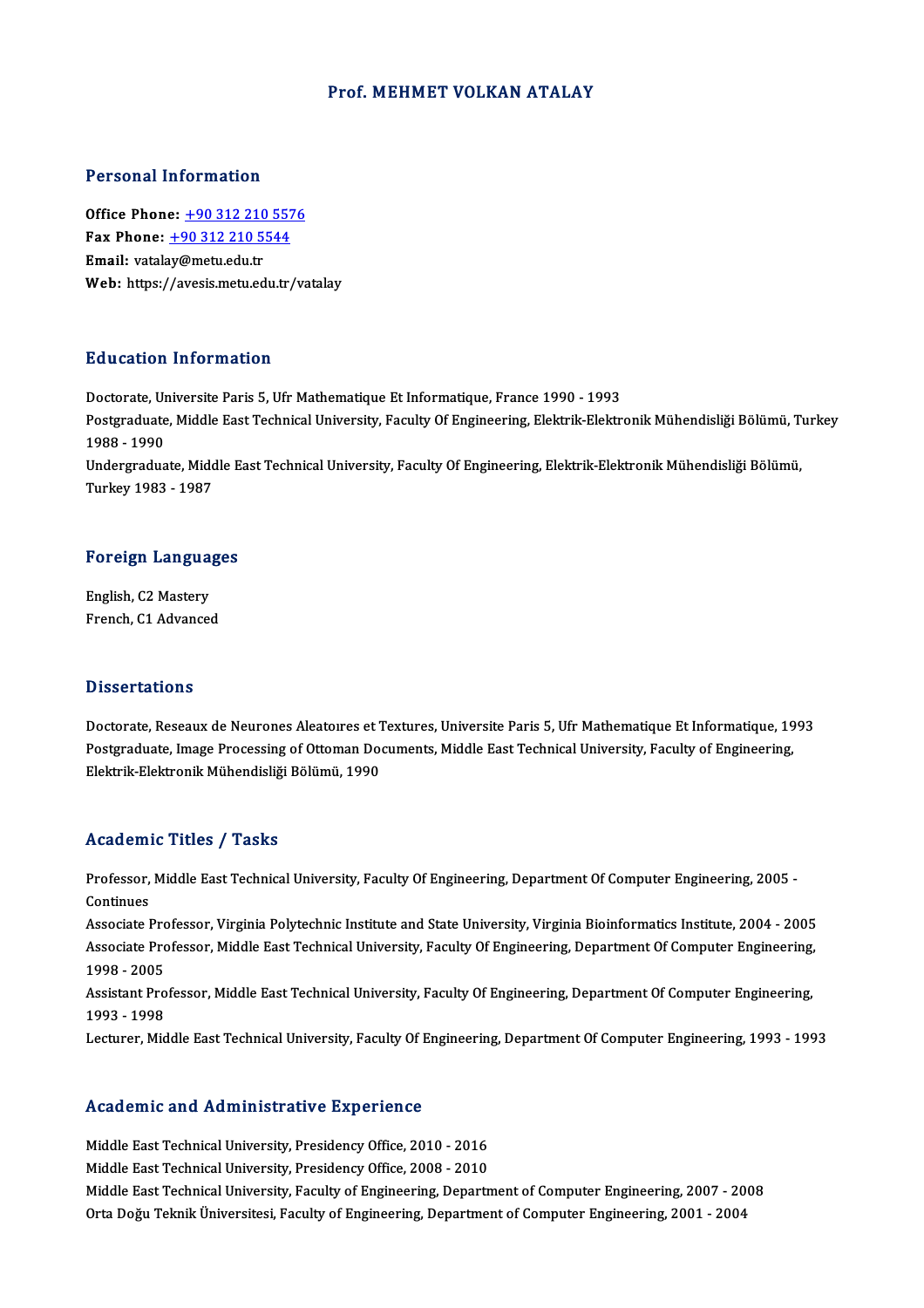Middle East Technical University, Faculty of Engineering, Department of Computer Engineering, 1996 - 1997

### Advising Theses

ATALAY M. V., Implementation of crossbar web service for interactive visualizations of biological networks, Postgraduate,A.Atakan(Student),2020

Atalay M. V., Enzyme prediction with word embedding approach, Postgraduate, E.AKIN(Student), 2019 Postgraduate, A.Atakan(Student), 2020<br>Atalay M. V. , Enzyme prediction with word embedding approach, Postgraduate, E.AKIN(Student), 2019<br>Atalay M. V. , Multi-view subcellular localization prediction of human proteins, Post Atalay M. V. , Enzyme prediction with word embedding approach, Postgraduate, E.AKIN(Student), 2019<br>Atalay M. V. , Multi-view subcellular localization prediction of human proteins, Postgraduate, G.ÖZSARI(Student), 20<br>Atalay Atalay M. V. , Multi-view subcellular localization prediction of human proteins, Postgraduate, G.ÖZ<br>Atalay M. V. , A customized force-directed layout algorithm with genetic algorithm techniques for<br>whose vertices have enzy Atalay M. V. , A customized force-directed layout algorithm with genetic algorithm techniques for biological gra<br>whose vertices have enzyme commission attributes, Postgraduate, F.AKSOYDAN(Student), 2019<br>ATALAY M. V. , Deep

whose vertices have enzyn<br>ATALAY M. V. , Deep learni<br>A.Süreyya(Student), 2019<br>ATALAY R. ATALAY M. V. ATALAY M. V. , Deep learning for prediction of drug-target interaction space and protein functions, Doctorate,<br>A.Süreyya(Student), 2019<br>ATALAY R., ATALAY M. V. , Prediction of enzymatic properties of protein sequences base

A.Süreyya(Student), 2019<br>ATALAY R., ATALAY M. V. , Prediction of enzymatic properties of protein sequences based on the enzyme commission<br>nomenclature, Postgraduate, A.DALKIRAN(Student), 2017 ATALAY R., ATALAY M. V. , Prediction of enzymatic properties of protein sequences based on the enzyme comm<br>nomenclature, Postgraduate, A.DALKIRAN(Student), 2017<br>ATALAY M. V. , A customized force-directed layout algorithm f

nomenclature, Postgraduate, A.DALKIRAN(Student), 2017<br>ATALAY M. V. , A customized force-directed layout algorithm fo<br>commission attributes, Postgraduate, H.FEHMİ(Student), 2015<br>ATALAY R. ATALAY M. V. , An extension to COBr ATALAY M. V. , A customized force-directed layout algorithm for biological graphs whose vertices have enzyme<br>commission attributes, Postgraduate, H.FEHMİ(Student), 2015<br>ATALAY R., ATALAY M. V. , An extension to GOPred to a

commission attributes, Postgraduate, H.FEHMİ(Student), 2015<br>ATALAY R., ATALAY M. V. , An extension to GOPred to annotate Swiss-P<br>categories and EC numbers, Postgraduate, A.SÜREYYA(Student), 2015<br>ATALAY M. V. , Mining migro ATALAY R., ATALAY M. V. , An extension to GOPred to annotate Swiss-Prot and Trembl sequences for all gene ontolo<br>categories and EC numbers, Postgraduate, A.SÜREYYA(Student), 2015<br>ATALAY M. V. , Mining microarray data for b

categories and EC numbers, Postgraduate, A.SÜREYYA(Student), 2015<br>ATALAY M. V. , Mining microarray data for biologically important gene sets, Doctorate, G.KIRÇİÇEĞİ(Student),<br>ATALAY M. V. , Network structure based pathway ATALAY M. V. , Mining<br>ATALAY M. V. , Networ<br>Z.IŞIK(Student), 2011<br>ATALAY M. V. , Automa ATALAY M. V. , Network structure based pathway enrichment system to analyze pathway activities, Doctorate,<br>Z.IŞIK(Student), 2011<br>ATALAY M. V. , Automatic reconstruction of photorealistic 3-D building models from satellite

Z.IŞIK(Student), 2011<br>ATALAY M. V. , Automatic reconstruc<br>Doctorate, E.SÜMER(Student), 2011<br>ATALAY M. V., Visian based bard int ATALAY M. V. , Automatic reconstruction of photorealistic 3-D building models from satellite and ground-level images,<br>Doctorate, E.SÜMER(Student), 2011<br>ATALAY M. V. , Vision-based hand interface systems in human computer i

Doctorate, E.SÜMER(Student), 2011<br>ATALAY M. V. , Vision-based hand interface systems in human computer interaction, Doctorate, S.GENÇ(Student), 2010<br>Atalay M. V. , Vision based Hand Interface Systems in Human Computer Inte ATALAY M. V. , Prediction of enzyme classes in a hierarchical approach by using SPMap, Postgraduate, A.GÜL(Student),<br>2009 Atalay M. V., Vision based Hand Interface Systems in Human Computer Interaction, Doctorate, S.Genç(Student), 2010 ATALAY M. V. , Prediction of enzyme classes in a hierarchical approach by using SPMap, Postgraduate, A.GÜL(Studen<br>2009<br>ATALAY M. V. , Automated biological data acquisition and integration using machine learning techniques,

L.ÇARKACIOĞLU(Student),2009 ATALAY M. V. , Automated biological data acquisition and integration using machine learning techniques, Doctor<br>L.ÇARKACIOĞLU(Student), 2009<br>ATALAY M. V. , Subsequence feature maps for protein function annotation, Doctorate

L.ÇARKACIOĞLU(Student), 2009<br>ATALAY M. V. , Subsequence feature maps for protein function annotation, Doctorate, Ö.SİNAN(Student), 2008<br>ATALAY M. V. , Hybrid CDN P2P architecture for multimedia streaming, Doctorate, K.ÖZTO ATALAY M. V. , Subsequence feature maps for protein function annotation, Doctorate, Ö.SİNAN(Student), 2008<br>ATALAY M. V. , Hybrid CDN P2P architecture for multimedia streaming, Doctorate, K.ÖZTOPRAK(Student), 2008<br>ATALAY M. ATALAY M. V. , Hybrid C<mark>L</mark><br>ATALAY M. V. , A program<br>Y.ŞAHİN(Student), 2008<br>ATALAY M. V. , İmpası'na ATALAY M. V. , A programming framework to implement rule-based target detection in images, Postgraduate,<br>Y.ŞAHİN(Student), 2008<br>ATALAY M. V. , Improving interactive classification of satellite image content, Postgraduate,

Y.ŞAHİN(Student), 2008<br>ATALAY M. V. , Improving interactive classification of satellite image content, Postgraduate, G.TEKKAYA(Studen<br>CALAY(Student), 2007<br>CALAY(Student), 2007 ATALAY M. V. , Improvin<br>CAN T., ATALAY M. V. , A<br>G.ALAY(Student), 2007<br>ATALAY M. V. , A cluster CAN T., ATALAY M. V. , A classification system for the problem of protein subcellular localization, Postgraduate,<br>G.ALAY(Student), 2007<br>ATALAY M. V. , A clustering method for the problem of protein subcellular localization

**G.ALA<br>ATAL/<br>2006<br>ATAL** ATALAY M. V. , A clustering method for the problem of protein subcellular localization, Postgraduate, P.BEZE<br>2006<br>ATALAY M. V. , Interactive classification of satellite image content based on query by example, Postgraduate

2006<br>ATALAY M. V. , Interactive classification of satellite image content based on query by example, Postgraduate,<br>O.DALAY(Student), 2006 ATALAY M. V. , Interactive classification of satellite image content based on query by example, Postgraduate,<br>O.DALAY(Student), 2006<br>ATALAY M. V. , Fast object tracking by fusing adaptive background models and mean-shift a

O.DALAY(Student), 2006<br>ATALAY M. V. , Fast objec<br>Ö.TÜZEL(Student), 2003<br>ATALAY M. V. , Besenstru ATALAY M. V. , Fast object tracking by fusing adaptive background models and mean-shift analysis, Postgrad<br>Ö.TÜZEL(Student), 2003<br>ATALAY M. V. , Reconstruction of a 3D human head model from images, Doctorate, R.ZARE(Studen

Ö.TÜZEL(Student), 2003<br>ATALAY M. V. , Reconstruction of a 3D human head model from images, Doctorate, R.ZARE(Student), 2003<br>ATALAY M. V. , Prediction of protein subcellular localization using global protein sequence featur ATALAY M. V. , Reconstruction<br>ATALAY M. V. , Prediction of<br>B.BOZKURT(Student), 2003<br>ATALAY M. V. , Toutune close ATALAY M. V. , Prediction of protein subcellular localization using global protein sequence feature, Postgraduate,<br>B.BOZKURT(Student), 2003<br>ATALAY M. V. , Texture classification and retrieval using random neural network mo

B.BOZKURT(Student), 2003<br>ATALAY M. V. , Texture classification and retrieval using random neural network model, Postgraduate, A.TEKE(Student),<br>2003 ATALAY M. V. , Texture classification and retrieval using random neural network model, Postgraduate, A.TEKE(Stud<br>2003<br>ATALAY M. V. , Silhouette-based 3D reconstruction by energy minimization, Postgraduate, E.MENGİ(Student)

2003<br>ATALAY M. V. , Silhouette-based 3D reconstruction by energy minimization, Postgraduate, E.MENGİ(Student)<br>ATALAY M. V. , Prediction of protein subcellular localization based on primary sequence date, Postgraduate,<br>M.ÖZ ATALAY M. V. , Silhouette-<mark>t</mark><br>ATALAY M. V. , Prediction ‹<br>M.ÖZARAR(Student), 2003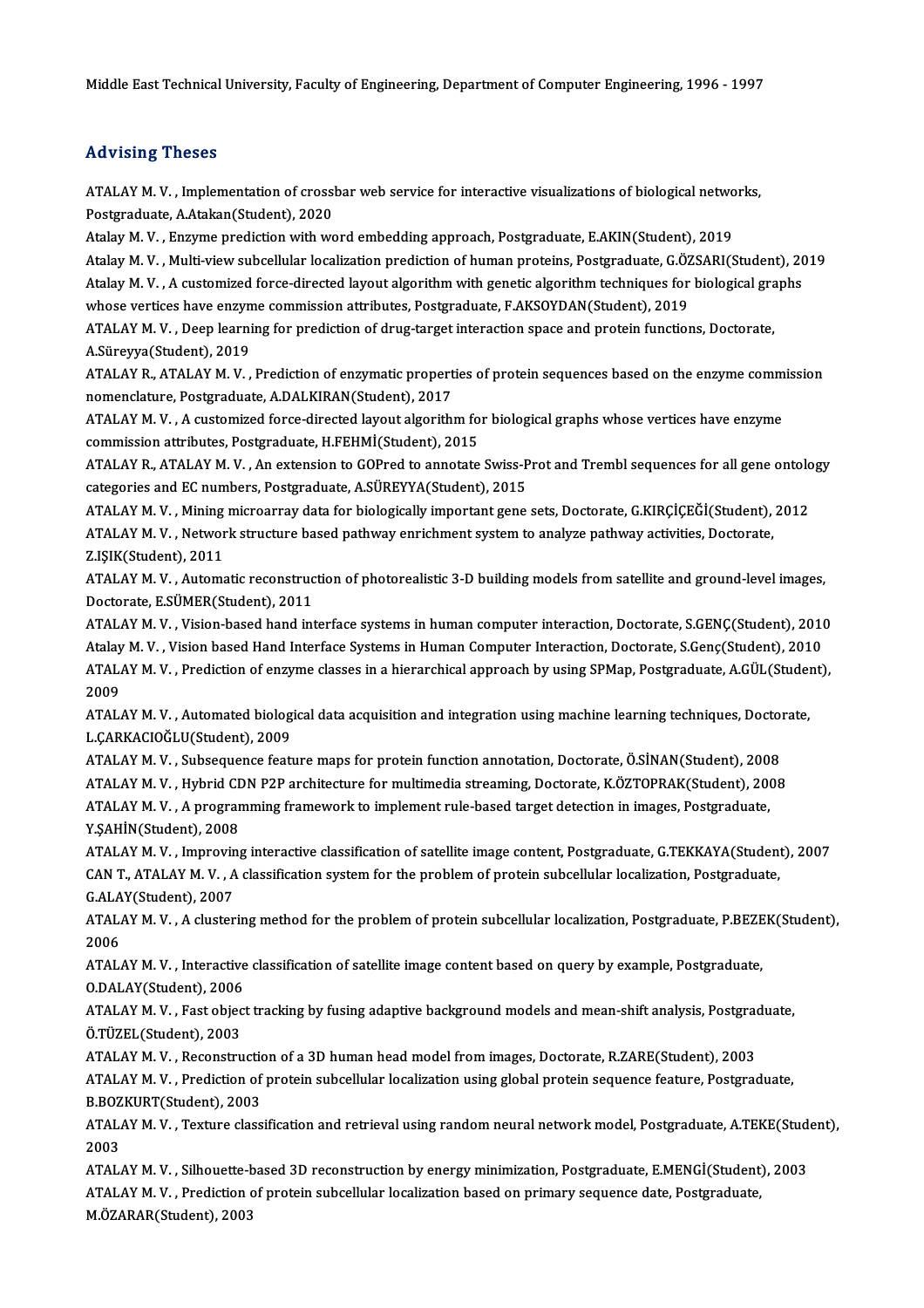ATALAY M. V. , Vision-based human-computer interaction using laser pointer, Postgraduate, İ.AYKUT(Student), 2003<br>ATALAY M. V. , Vision-based human-computer interaction using laser pointer, Postgraduate, İ.AYKUT(Student), 2 ATALAY M. V. , Vision-based human-computer interaction using laser pointer, Postgraduate, İ.AYKUT(Student), 2003<br>ATALAY M. V. , Shortest path analysis in dynamic transportation networks by expert systems: A case study in A ATALAY M. V. , Vision-based human-computer interaction using laser pointer, Postgrad<br>ATALAY M. V. , Shortest path analysis in dynamic transportation networks by expert s<br>Bahçelievler district by using genetic algorithms, P ATALAY M. V. , Shortest path analysis in dynamic transportation networks by expert systems: A case study in Bahçelievler district by using genetic algorithms, Postgraduate, G.EKE(Student), 2003<br>ATALAY M. V. , Prediction of Bahçelievler district by us<br>ATALAY M. V. , Prediction<br>M.Özarar(Student), 2003<br>ATALAY M. V. . Towards fi ATALAY M. V. , Prediction of protein subcellular localization based on primary sequence data, Postgraduate,<br>M.Özarar(Student), 2003<br>ATALAY M. V. , Towards finding optimal mixture of subspaces for data classification, Docto M.Öza<br>ATAL*ı*<br>2003<br>ATAL ATALAY M. V. , Towards finding optimal mixture of subspaces for data classification, Doctorate, M.ELHAFIZ(Stude<br>2003<br>ATALAY M. V. , Texture discrimination and segmentation of remotely sensed imagery by using adaptive subba 2003<br>ATALAY M. V. , Texture discrimination and segmentation<br>decomposition, Postgraduate, M.YAMAN(Student), 2003<br>ATALAY M. V. , Image based extraction of material reflect ATALAY M. V. , Texture discrimination and segmentation of remotely sensed imagery by using adaptive<br>decomposition, Postgraduate, M.YAMAN(Student), 2003<br>ATALAY M. V. , Image-based extraction of material reflectance properti decomposition, Postgraduate, M.YAMAN(Student), 2003<br>ATALAY M. V. , Image-based extraction of material reflectance properties of a 3D object, Postgraduate,<br>M.ERKUT(Student), 2003 ATALAYM.V. ,AHybrid approach forTurkish optical character recognition,Postgraduate,G.KIRÇİÇEĞİ(Student),2002 M.ERKUT(Student), 2003<br>ATALAY M. V. , A Hybrid approach for Turkish optical character recognition, Postgraduate, G.KIRÇİÇEĞİ(Student),<br>ATALAY M. V. , Cognitive and computational aspects of gender estimation from faces, Pos ATAL<br>ATAL<br>2002<br>ATAL ATALAY M. V. , Cognitive and computational aspects of gender estimation from faces, Postgraduate, M.KO<br>2002<br>ATALAY M. V. , Appearance reconstruction of three dimensional models from real images., Postgraduate,<br>U.V.U.MAZ(St 2002<br>ATALAY M. V. , Appearance reconstruction of three dimensional models from real images., Postgraduate,<br>U.YILMAZ(Student), 2002 ATALAY M. V. , Appearance reconstruction of three dimensional models from real images., Postgraduate,<br>U.YILMAZ(Student), 2002<br>ATALAY M. V. , Comparison of photo-consistency measured used in the voxel coloring algorithm, Po U.YILMAZ(Student), 200<br>ATALAY M. V. , Comparis<br>O.ÖZÜN(Student), 2002<br>ATALAY M. V. , Polative 4 ATALAY M. V. , Comparison of photo-consistency measured used in the voxel coloring algorithm, Postgraduat<br>0.ÖZÜN(Student), 2002<br>ATALAY M. V. , Relative consistency of projective reconstructions obtained from an image pair, O.ÖZÜN(Student), 2002<br>ATALAY M. V. , Relative<br>B.OTLU(Student), 2002<br>ATALAY M. V. , HALICLU ATALAY M. V. , Relative consistency of projective reconstructions obtained from an image pair, Postgra<br>B.OTLU(Student), 2002<br>ATALAY M. V. , HALICI U., 3 D reconstruction of rigid objects from multiple calibrated views, Doc B.OTLU(Student), 2002<br>ATALAY M. V. , HALICI U., 3 D reconstruction of rigid objects from multiple calibrated views, Doctorate,<br>A.YAŞAR(Student), 2002 ATALAY M. V. , HALICI U., 3 D reconstruction of rigid objects from multiple calibrated views, Doctorate,<br>A.YAŞAR(Student), 2002<br>ATALAY M. V. , Contextual post processing for Turkish optical character recognition., Postgrad A YAŞ<br>ATAL<br>2002<br>ATAL ATALAY M. V. , Contextual post processing for Turkish optical character reco.<br>2002<br>ATALAY M. V. , Image mosaicing, Postgraduate, A.ÖZZEYBEK(Student), 2000<br>ATALAY M. V. , Segmentation of human face. Postgraduate, S.BASKAN(S 2002<br>ATALAY M. V. , Image mosaicing, Postgraduate, A.ÖZZEYBEK(Student), 2000<br>ATALAY M. V. , Segmentation of human face, Postgraduate, S.BASKAN(Student), 2000 ATALAY M. V., Texture extraction and reconstruction from multiple images, Postgraduate, S.GENC(Student), 1999 ATALAY M. V. , Segmentation of human face, Postgraduate, S.BASKAN(Student), 2000<br>ATALAY M. V. , Texture extraction and reconstruction from multiple images, Postgraduate, S.GENÇ(Stu<br>ATALAY M. V. , Form document identificati ATALAY M. V. , Texture extra<br>ATALAY M. V. , Form docume<br>P.DUYGULU(Student), 1998<br>ATALAY M. V. . Two matchin ATALAY M. V. , Form document identification based on hierarchical tree representation, Postgradua<br>P.DUYGULU(Student), 1998<br>ATALAY M. V. , Two matching algorithms for derial images, Postgraduate, D.ÇULHA(Student), 1998<br>ATAL P.DUYGULU(Student), 1998<br>ATALAY M. V. , Two matching algorithms for derial images, Postgraduate, D.ÇULHA(Student), 1998<br>ATALAY M. V. , An SGML viewer for form document images, Postgraduate, E.ARSLAN(Student), 1998 ATALAY M. V. , Two matching algorithms for derial images, Postgraduate, D.ÇULHA(Student)<br>ATALAY M. V. , An SGML viewer for form document images, Postgraduate, E.ARSLAN(Student), 1998<br>ATALAY M. V. , A Form document image pa ATALAY M. V. , An SGML viewer for form document images, Postgraduate, E.ARSLAN(Student), 1998<br>ATALAY M. V. , A Form document image parser, Postgraduate, E.DİNCEL(Student), 1998<br>ATALAY M. V. , A New method for road finding ATALAY M. V. , A Form document image parser, Po<br>ATALAY M. V. , A New method for road finding in a<br>principles, Postgraduate, A.YAŞAR(Student), 1996<br>ATALAY M. V. , A Matebing algorithm based linear ATALAY M. V. , A New method for road finding in aerial images based on self organization and pero<br>principles, Postgraduate, A.YAŞAR(Student), 1996<br>ATALAY M. V. , A Matching algorithm based linear features, Postgraduate, M. ATALAY M. V. , A Matching algorithm based linear features, Postgraduate, M.UĞUR(Student), 1996<br>Jury Memberships

Award, TÜSEB Teşvik Ödülü, Middle East Technical University, October, 2020 Award, TÜSEB Teşvik Ödülü, Middle East Technical University, October, 2020

### Articles Published in Journals That Entered SCI, SSCI and AHCI Indexes

rticles Published in Journals That Entered SCI, SSCI and AHCI Indexes<br>I. CROssBAR: comprehensive resource of biomedical relations with knowledge graph representations.<br>POČAN T. Ates H. Joshi V. ATAKAN A. Bifaiosh: A. S. NA STES T USHSHEU III JOUTHUIS THUC ENTER OU SOL, SSOT UNU THIGT INUCRES<br>CROssBAR: comprehensive resource of biomedical relations with knowledge graph representations.<br>DOĞAN T., Atas H., Joshi V., ATAKAN A., Rifaioglu A. S. , CR<br>DC<br>al. DOĞAN T., Atas H., Joshi V., ATAKAN A., Rifaioglu A. S. , NALBAT E., Nightingale A., Saidi R., Volynkin V., Zellner H., et<br>al.<br>Nucleic acids research, vol.49, no.16, 2021 (Journal Indexed in SCI Expanded)

II. Crowdsourced mapping of unexplored target space of kinase inhibitors Cichonska A., Ravikumar B., Allaway R. J. , Wan F., Park S., Isayev O., Li S., Mason M., Lamb A., Tanoli Z., et al.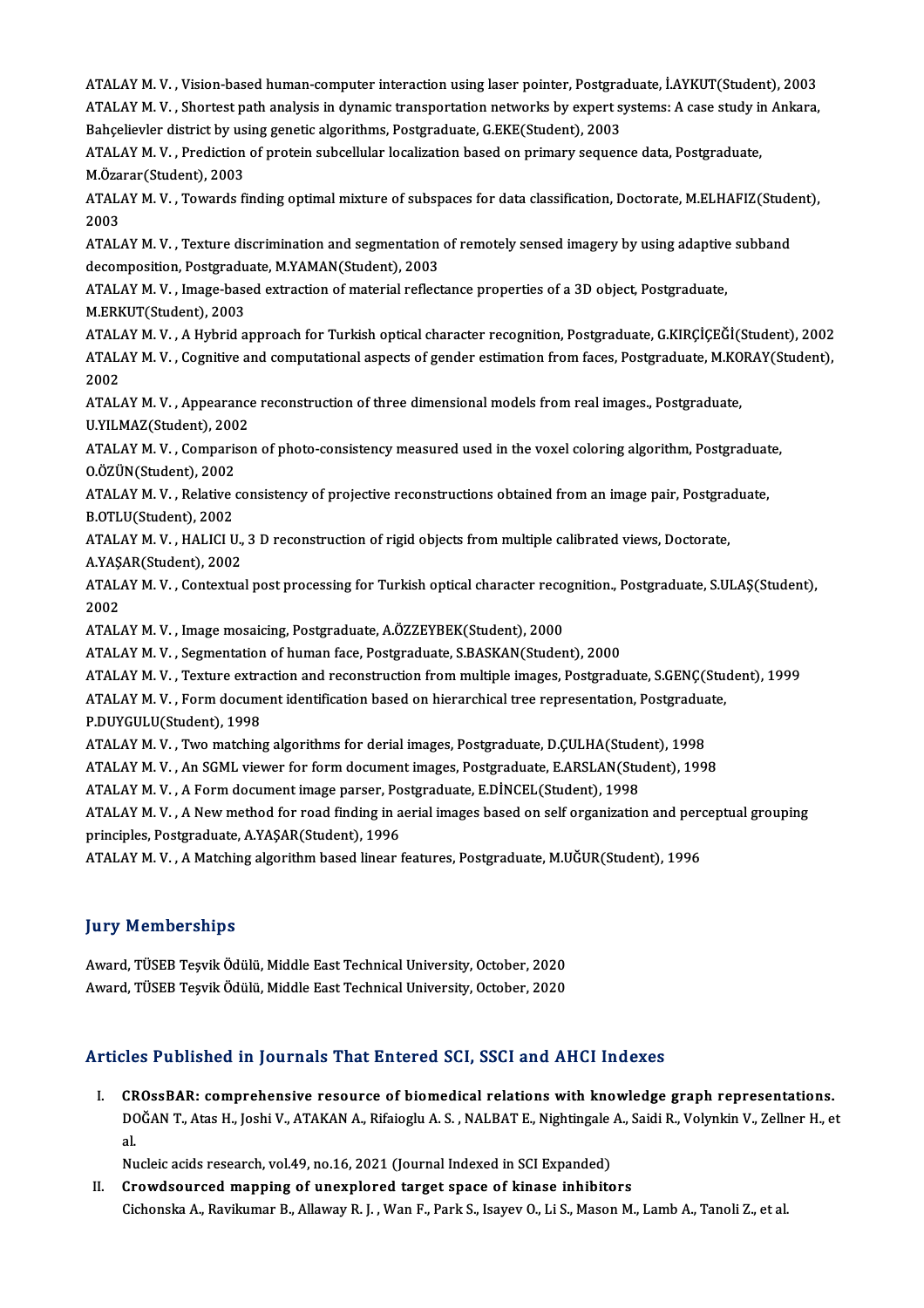NATURE COMMUNICATIONS, vol.12, no.1, 2021 (Journal Indexed in SCI)<br>MDeePred: Novel multi channel protein featurization for deep l NATURE COMMUNICATIONS, vol.12, no.1, 2021 (Journal Indexed in SCI)<br>III. MDeePred: Novel multi-channel protein featurization for deep learning-based binding affinity NATURE COMMUNICATIONS, vol.<br>MDeePred: Novel multi-chani<br>prediction in drug discovery<br>Bifaiogly A. Atalov B.C., KAHBAI MDeePred: Novel multi-channel protein featurization for deep learnin<br>prediction in drug discovery<br>Rifaioglu A., Atalay R. C. , KAHRAMAN D. C. , DOĞAN T., Martin M., ATALAY M. V.<br>Bioinformatics vol 37, no 5, nn 603, 704, 20 prediction in drug discovery<br>Rifaioglu A., Atalay R. C. , KAHRAMAN D. C. , DOĞAN T., Martin M., ATALAY M. V. IV. Data stream clustering: a review<br>Zubaroglu A., Atalay V. Bioinformatics, vol.37, no.5, pp.693-704, 2021 (Journal Indexed in SCI) ARTIFICIAL INTELLIGENCE REVIEW, vol.54, no.2, pp.1201-1236, 2021 (Journal Indexed in SCI) V. iBioProVis: interactive visualization and analysis of compound bioactivity space Dönmez A., Rifaioğlu A.S., Acar A.C., Doğan T., Cetin-Atalay R., Atalay V. iBioProVis: interactive visualization and analysis of compound bioact<br>Dönmez A., Rifaioğlu A. S. , Acar A. C. , Doğan T., Cetin-Atalay R., Atalay V.<br>BIOINFORMATICS, vol.36, no.14, pp.4227-4230, 2020 (Journal Indexed in SCI VI. DEEPScreen: high performance drug-target interaction prediction with convolutional neural BIOINFORMATICS, vol.36, no.14, pp.4227-4230, 2020 (Journal Ind<br>DEEPScreen: high performance drug-target interaction pro<br>networks using 2-D structural compound representations<br>PIEAIOČLUAS - NALPATE Atalay V. Mortin M.L. Cet RİFAİOĞLUA.S. ,NALBATE.,AtalayV.,MartinM. J. ,Cetin-AtalayR.,DOĞANT. networks using 2-D structural compound representations<br>RİFAİOĞLU A. S. , NALBAT E., Atalay V., Martin M. J. , Cetin-Atalay R., DOĞAN T.<br>CHEMICAL SCIENCE, vol.11, no.9, pp.2531-2557, 2020 (Journal Indexed in SCI)<br>The GAEA s VII. The CAFA challenge reports improved protein function prediction and new functional annotations for hundreds of genes through experimental screens CHEMICAL SCIENCE, vol.11, no.9, pp.2531-2557, 2020 (Journ<br>The CAFA challenge reports improved protein function<br>for hundreds of genes through experimental screens<br>They N. Jiang V. Persouist T. Lee A. Kesseb B. Creeker A. J. The CAFA challenge reports improved protein function prediction and new functional annotation<br>for hundreds of genes through experimental screens<br>Zhou N., Jiang Y., Bergquist T., Lee A., Kacsoh B., Crocker A., Lewis K., Geo for hundreds of genes through experimental screens<br>Zhou N., Jiang Y., Bergquist T., Lee A., Kacsoh B., Crocker A., Lev<br>GENOME BIOLOGY, vol.20, no.1, 2019 (Journal Indexed in SCI)<br>DEEProd: Automoted Protein Eunstian Prodict Zhou N., Jiang Y., Bergquist T., Lee A., Kacsoh B., Crocker A., Lewis K., Georghiou G., Nguyen H., Hamid M., e<br>GENOME BIOLOGY, vol.20, no.1, 2019 (Journal Indexed in SCI)<br>VIII. DEEPred: Automated Protein Function Predictio GENOME BIOLOGY, vol.20, no.1, 2019 (Journal Indexed in SCI)<br>DEEPred: Automated Protein Function Prediction with Mi<br>Networks<br>RİFAİOĞLU A. S., Dogan T., Martin M. J., Cetin-Atalay R., Atalay V. DEEPred: Automated Protein Function Prediction with Mi<br>Networks<br>RİFAİOĞLU A. S. , Dogan T., Martin M. J. , Cetin-Atalay R., Atalay V.<br>SCIENTIEIC PEPOPTS vol.9, 2019 (Journal Indoved in SCI) Networks<br>RİFAİOĞLU A. S. , Dogan T., Martin M. J. , Cetin-Atalay R., Ata<br>SCIENTIFIC REPORTS, vol.9, 2019 (Journal Indexed in SCI)<br>ECProd: a tool for the prodistion of the engumatic fa RIFAIOĞLU A. S. , Dogan T., Martin M. J. , Cetin-Atalay R., Atalay V.<br>SCIENTIFIC REPORTS, vol.9, 2019 (Journal Indexed in SCI)<br>IX. ECPred: a tool for the prediction of the enzymatic functions of protein sequences based on SCIENTIFIC REP<br>ECPred: a tool<br>nomenclature<br>DALKIPANA R ECPred: a tool for the prediction of the enzymatic functions of protein seq<br>nomenclature<br>DALKIRAN A., RİFAİOĞLU A. S. , Martin M. J. , Cetin-Atalay R., ATALAY M. V. , Dogan T.<br>PMC PIOINEOPMATICS. val.19, 2018 (Journal Indo nomenclature<br>DALKIRAN A., RİFAİOĞLU A. S. , Martin M. J. , Cetin-Atalay R., ATALAY M. V. , Dogan T. DALKIRAN A., RİFAİOĞLU A. S. , Martin M. J. , Cetin-Atalay R., ATALAY M. V. , Dogan T.<br>BMC BIOINFORMATICS, vol.19, 2018 (Journal Indexed in SCI)<br>X. EClerize: A customized force-directed graph drawing algorithm for biologic BMC BIOINFORMATICS, vol.19, 2018 (Journal Indexed in SCI)<br>EClerize: A customized force-directed graph drawing a<br>attributes<br>Danaci H. F., Cetin-Atalay R., ATALAY M. V. EClerize: A customized force-directed<br>attributes<br>Danaci H. F. , Cetin-Atalay R., ATALAY M. V.<br>JOUPMAL OF PJOJNEOPMATICS AND COMP JOURNAL OF BIOINFORMATICS AND COMPUTATIONAL BIOLOGY, vol.16, no.4, 2018 (Journal Indexed in SCI) Danaci H. F. , Cetin-Atalay R., ATALAY M. V.<br>JOURNAL OF BIOINFORMATICS AND COMPUTATIONAL BIOLOGY, vol.16, no.4, 2018 (Journal Indexed in SCI)<br>XI. Recent applications of deep learning and machine intelligence on in silico d **JOURNAL OF BIOINFOR<br>Recent applications<br>tools and databases.**<br>Pifaiogly A.S., Atas H.: Recent applications of deep learning and machine intelligen<br>tools and databases.<br>Rifaioglu A. S. , Atas H., Martin M., Cetin-Atalay R., Atalay V., Dogan T.<br>Priefings in bioinformatics, 2018 (Journal Indoved in SCL). tools and databases.<br>Rifaioglu A. S., Atas H., Martin M., Cetin-Atalay R., Atalay V., Dogan T. XII. Large-scale automated function prediction of protein sequences and an experimental case study validation on PTEN transcript variants Briefings in bioinformatics, 2018 (Journal Indexed in SCI) RİFAİOĞLU A.S., Dogan T., Sarac O.S., ERSAHİN T., Saidi R., ATALAY M.V., MARTİN M.J., Cetin-Atalay R. validation on PTEN transcript variants<br>RİFAİOĞLU A. S. , Dogan T., Sarac O. S. , ERSAHİN T., Saidi R., ATALAY M. V. , MARTİN M. J. , Cetin-Atalay R.<br>PROTEINS-STRUCTURE FUNCTION AND BIOINFORMATICS, vol.86, no.2, pp.135-151, RIFAIOĞLU A. S. , Dogan T., Sarac O. S. , ERSAHIN T., Saidi R., ATALAY M. V. , MA<br>PROTEINS-STRUCTURE FUNCTION AND BIOINFORMATICS, vol.86, no.2, pp.135<br>XIII. HandVR: a hand-gesture-based interface to a video retrieval syste PROTEINS-STRUCTURE FUNCTION AND BIOINFORMATICS<br>HandVR: a hand-gesture-based interface to a video<br>Genc S., Bastan M., GÜDÜKBAY U., Atalay V., GÜDÜKBAY U.<br>SICNAL IMACE AND VIDEO BROCESSING .vol.9, no.7, nn.17 HandVR: a hand-gesture-based interface to a video retrieval system<br>Genc S., Bastan M., GÜDÜKBAY U., Atalay V., GÜDÜKBAY U.<br>SIGNAL IMAGE AND VIDEO PROCESSING, vol.9, no.7, pp.1717-1726, 2015 (Journal Indexed in SCI)<br>Identif Genc S., Bastan M., GÜDÜKBAY U., Atalay V., GÜDÜKBAY U.<br>SIGNAL IMAGE AND VIDEO PROCESSING, vol.9, no.7, pp.1717-1726, 2015 (Jc<br>XIV. Identification of Novel Reference Genes Based on MeSH Categories<br>Freebin T. CABKACIOČI II SIGNAL IMAGE AND VIDEO PROCESSING, vol.9, no.7, pp.1717-1726, 20<br>Identification of Novel Reference Genes Based on MeSH Categ<br>Ersahin T., ÇARKACIOĞLU L., CAN T., Konu O., Atalay V., Cetin-Atalay R.<br>BLOS ONE vol.9, no.2, 201 Identification of Novel Reference Genes Based<br>Ersahin T., ÇARKACIOĞLU L., CAN T., Konu O., Atalay V<br>PLOS ONE, vol.9, no.3, 2014 (Journal Indexed in SCI)<br>A signal transdustion ssore flow alsonithm for Ersahin T., ÇARKACIOĞLU L., CAN T., Konu O., Atalay V., Cetin-Atalay R.<br>PLOS ONE, vol.9, no.3, 2014 (Journal Indexed in SCI)<br>XV. A signal transduction score flow algorithm for cyclic cellular pathway analysis, which combin PLOS ONE, vol 9, no 3, 2014 (Journal Indexed in SCI) IsikZ.,ErsahinT.,AtalayV.,AYKANATC.,Cetin-AtalayR. MOLECULAR BIOSYSTEMS, vol.8, no.12, pp.3224-3231, 2012 (Journal Indexed in SCI) XVI. GOPred: GO Molecular Function Prediction by Combined Classifiers Sarac O.S., Atalay V., Cetin-Atalay R.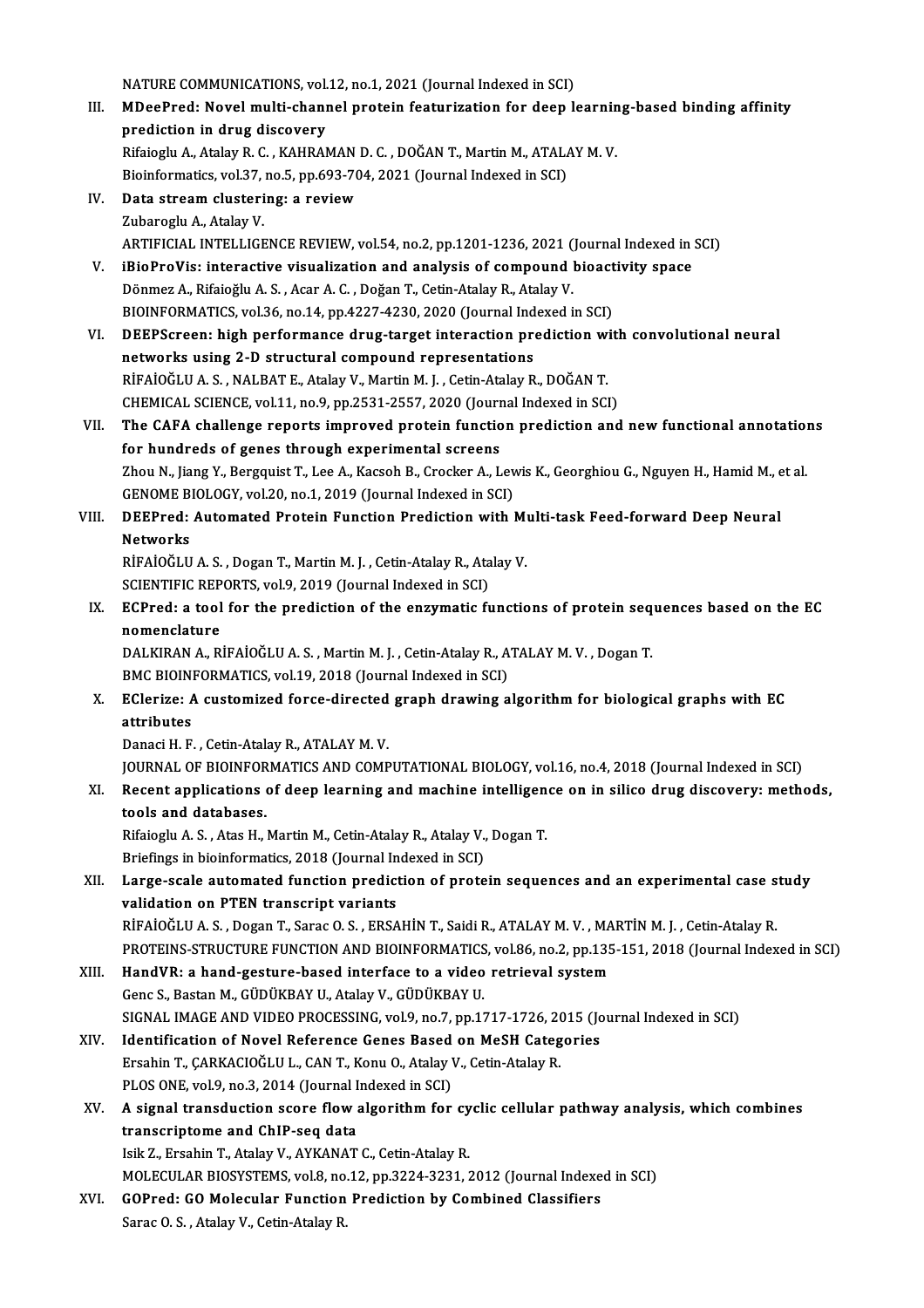PLOS ONE, vol.5, no.8, 2010 (Journal Indexed in SCI)<br>Prodiction of enturne classes in a hierarchical

- PLOS ONE, vol.5, no.8, 2010 (Journal Indexed in SCI)<br>XVII. Prediction of enzyme classes in a hierarchical approach by using SPMap PLOS ONE, vol.5, no.8, 2010 (<br>Prediction of enzyme clas<br>Yaman A., Atalay V., Atalay R.<br>NEW PIOTECHNOLOCY vol.2 Prediction of enzyme classes in a hierarchical approac<br>Yaman A., Atalay V., Atalay R.<br>NEW BIOTECHNOLOGY, vol.27, 2010 (Journal Indexed in SCI)<br>Bight biglustering, mining large scale gane europeesion 4 Yaman A., Atalay V., Atalay R.<br>NEW BIOTECHNOLOGY, vol.27, 2010 (Journal Indexed in SCI)<br>XVIII. Bi-k-bi clustering: mining large scale gene expression data using two-level biclustering<br>Carkasiagh J. Atalay B.C., KONII KARAK
- NEW BIOTECHNOLOGY, vol.27, 2010 (Journal Indexed in SCI)<br>Bi-k-bi clustering: mining large scale gene expression data i<br>Carkacioglu L., Atalay R. C. , KONU KARAKAYALI Ö., Atalay V., CAN T.<br>INTERNATIONAL JOURNAL OF DATA MINI Bi-k-bi clustering: mining large scale gene expression data using two-level biclustering<br>Carkacioglu L., Atalay R. C. , KONU KARAKAYALI Ö., Atalay V., CAN T.<br>INTERNATIONAL JOURNAL OF DATA MINING AND BIOINFORMATICS, vol.4, Carkacioglu L., *i*<br>INTERNATIONA<br>Indexed in SCI)<br>Subsequance INTERNATIONAL JOURNAL OF DATA MINING AND BIOINFORMATICS, vol.4, indexed in SCI)<br>XIX. Subsequence-based feature map for protein function classification<br>Sana O. S. Cuersou Yuerueruellue O. Cetin Atalau B. Atalau V.
- Indexed in SCI)<br>Subsequence-based feature map for protein function clast<br>Sarac O.S., Guersoy-Yuezueguellue O., Cetin-Atalay R., Atalay V.<br>COMBUTATIONAL RIOLOCY AND CHEMISTRY vel 32, no 3, nn 1 Subsequence-based feature map for protein function classification<br>Sarac O. S. , Guersoy-Yuezueguellue O., Cetin-Atalay R., Atalay V.<br>COMPUTATIONAL BIOLOGY AND CHEMISTRY, vol.32, no.2, pp.122-130, 2008 (Journal Indexed in S Sarac O. S., Guersoy-Yuezueguellue O., Cetin-Atalay R., Atalay V.<br>COMPUTATIONAL BIOLOGY AND CHEMISTRY, vol.32, no.2, pp.122-130, 2008 (Journal Indexed in SCI)<br>XX. Experimental study on the sensitivity of autocalibration to
- COMPUTATIONAL BIOLO<br>Experimental study of<br>Hassanpour R., Atalay V.<br>OPTICAL ENCINEEPINC Experimental study on the sensitivity of autocalibration to p<br>Hassanpour R., Atalay V.<br>OPTICAL ENGINEERING, vol.45, no.4, 2006 (Journal Indexed in SCI)<br>Implicit motif distribution based bybrid computational konn
	-
- Hassanpour R., Atalay V.<br>OPTICAL ENGINEERING, vol.45, no.4, 2006 (Journal Indexed in SCI)<br>XXI. Implicit motif distribution based hybrid computational kernel for sequence classification<br>Atalay V. Cetin Atalay P. OPTICAL ENGINEERING,<br>Implicit motif distribu<br>Atalay V., Cetin-Atalay R.<br>PLOINEODMATICS, vol.21 Implicit motif distribution based hybrid computational kernel for se<br>Atalay V., Cetin-Atalay R.<br>BIOINFORMATICS, vol.21, no.8, pp.1429-1436, 2005 (Journal Indexed in SCI)<br>Almost sutenemeus training of miutures of nuisinal c
- Atalay V., Cetin-Atalay R.<br>BIOINFORMATICS, vol.21, no.8, pp.1429-1436, 2005 (Journal Indexed in SCI)<br>XXII. Almost autonomous training of mixtures of principal component analyzers<br>Muse M. de Bidder D. Duin B. Ataley V. BIOINFORMATICS, vol.21, no.8, pp.1429<br>Almost autonomous training of mix<br>Musa M., de Ridder D., Duin R., Atalay V.<br>RATTEDN RECOCNITION LETTEDS, vol.2 Almost autonomous training of mixtures of principal component analyzers<br>Musa M., de Ridder D., Duin R., Atalay V.<br>PATTERN RECOGNITION LETTERS, vol.25, no.9, pp.1085-1095, 2004 (Journal Indexed in SCI)<br>Camera auto calibrati
- Musa M., de Ridder D., Duin R., Atalay V.<br>PATTERN RECOGNITION LETTERS, vol.25, no.9, pp.1085-1095, 2004 (Journal Indexed in XXIII. Camera auto-calibration using a sequence of 2D images with small rotations Hassanpour R., A PATTERN RECOGNITION<br>Camera auto-calibrati<br>Hassanpour R., Atalay V.<br>PATTEPN PECOCNITION Camera auto-calibration using a sequence of 2D images with small rotations<br>Hassanpour R., Atalay V.<br>PATTERN RECOGNITION LETTERS, vol.25, no.9, pp.989-997, 2004 (Journal Indexed in SCI)<br>Vision based sontinuous Craffiti (TM)
- XXIV. Vision-based continuous Graffiti (TM)-like text entry system<br>Erdem I., Erdem M., Atalay V., Cetin A. PATTERN RECOGNITION LETTERS, vo<br>Vision-based continuous Graffiti<br>Erdem I., Erdem M., Atalay V., Cetin A.<br>OPTICAL ENCINEERING vol 42, no 3 . Vision-based continuous Graffiti (TM)-like text entry system<br>Erdem I., Erdem M., Atalay V., Cetin A.<br>OPTICAL ENGINEERING, vol.43, no.3, pp.553-558, 2004 (Journal Indexed in SCI)<br>A hierarchisel representation of form desume
- XXV. A hierarchical representation of form documents for identification and retrieval<br>Duygulu P., Atalay V. OPTICAL ENGINEERI<br>A hierarchical rep:<br>Duygulu P., Atalay V.<br>International Journal A hierarchical representation of form documents for identification and retrieval<br>Duygulu P., Atalay V.<br>International Journal on Document Analysis and Recognition, vol.5, no.1, pp.17-27, 2003 (Journal Indexed in SCI<br>Eynande Duygulu P.,<br>Internation:<br>Expanded)<br>Silbouatte International Journal on Document Analysis and Recognition, vol.5, no.1, p<br>Expanded)<br>XXVI. Silhouette-based 3-D model reconstruction from multiple images<br>Mulayim A Vilmaz II Atalay V.
- Expanded)<br>Silhouette-based 3-D model reconstruction from multiple images<br>Mulayim A., Yilmaz U., Atalay V. Silhouette-based 3-D model reconstruction from multiple images<br>Mulayim A., Yilmaz U., Atalay V.<br>IEEE TRANSACTIONS ON SYSTEMS MAN AND CYBERNETICS PART B-CYBERNETICS, vol.33, no.4, pp.582-591, 2003<br>(Jaunnal Indoved in SCL) Mulayim A., Yilmaz U., Ata<br>IEEE TRANSACTIONS ON<br>(Journal Indexed in SCI)<br>One agay a hythrid syst IEEE TRANSACTIONS ON SYSTEMS MAN AND CYBERNETICS PART B-CYBERNETICS, vol.<br>(Journal Indexed in SCI)<br>XXVII. Ore-age: a hybrid system for assisting and teaching mining method selection<br> $C_{\text{WRW}} C_{\text{S}}$ Calabi N. Atalay V. Bec
- (Journal Indexed in SCI)<br>Ore-age: a hybrid system for assisting and teaching mining method selection<br>Guray C., Celebi N., Atalay V., Pasamehmetoglu A. EXPERT SYSTEMS WITH APPLICATIONS, vol.24, no.3, pp.261-271, 2003 (Journal Indexed in SCI) Guray C., Celebi N., Atalay V., Pasamehmetoglu A.<br>EXPERT SYSTEMS WITH APPLICATIONS, vol.24, no.3, pp.261-271, 2003 (Journal Indexed<br>XXVIII. Prediction of protein subcellular localization based on primary sequence data

EXPERT SYSTEMS WITH APPI<br>Prediction of protein subc<br>Ozarar M., Atalay V., Atalay R.<br>COMPUTER AND INFORMATI Prediction of protein subcellular localization based on primary sequence data<br>Ozarar M., Atalay V., Atalay R.<br>COMPUTER AND INFORMATION SCIENCES - ISCIS 2003, vol.2869, pp.611-618, 2003 (Journal Indexed in SCI)<br>Texture cosm Ozarar M., Atalay V., Atalay R.<br>COMPUTER AND INFORMATION SCIENCES - ISCIS 2003, vol.2869, pp.611-618, 2003 ()<br>XXIX. Texture segmentation using the mixtures of principal component analyzers<br>Muse M. Duin B. de Bidder D. Atal

COMPUTER AND INFORMATION SCIENC<br>Texture segmentation using the mix<br>Musa M., Duin R., de Ridder D., Atalay V.<br>COMBUTER AND INFORMATION SCIENC Texture segmentation using the mixtures of principal component analyzers<br>Musa M., Duin R., de Ridder D., Atalay V.<br>COMPUTER AND INFORMATION SCIENCES - ISCIS 2003, vol.2869, pp.505-512, 2003 (Journal Indexed in SCI)<br>Project Musa M., Duin R., de Ridder D., Atalay V.<br>COMPUTER AND INFORMATION SCIENCES - ISCIS 2003, vol.2869, pp.505-512, 2003 (Jonew XXX. Projection based method for segmentation of human face and its evaluation

- COMPUTER AND INFORMAT<br>Projection based method<br>Baskan S., Bulut M., Atalay V.<br>BATTERN BECOCNITION LET Projection based method for segmentation of human face and its evaluation<br>Baskan S., Bulut M., Atalay V.<br>PATTERN RECOGNITION LETTERS, vol.23, no.14, pp.1623-1629, 2002 (Journal Indexed in SCI)<br>Vision based single strake sh Baskan S., Bulut M., Atalay V.<br>PATTERN RECOGNITION LETTERS, vol.23, no.14, pp.1623-1629, 2002 (Journal Inde.<br>XXXI. Vision-based single-stroke character recognition for wearable computing<br>Ozer O., Ozun O., Tuzel C., Atalay
- PATTERN RECOGNITION LETTERS, vol.23, i<br>Vision-based single-stroke character i<br>Ozer O., Ozun O., Tuzel C., Atalay V., Cetin A.<br>JEEE INTELLICENT SYSTEMS & THEID APP. Vision-based single-stroke character recognition for wearable computing<br>Ozer O., Ozun O., Tuzel C., Atalay V., Cetin A.<br>IEEE INTELLIGENT SYSTEMS & THEIR APPLICATIONS, vol.16, no.3, pp.33-37, 2001 (Journal Indexed in SCI)<br>M
- XXXII. Matching algorithm based on Godel coding scheme<br>Dicle N., Atalay V. IEEE INTELLIGEN<br><mark>Matching algori</mark><br>Dicle N., Atalay V.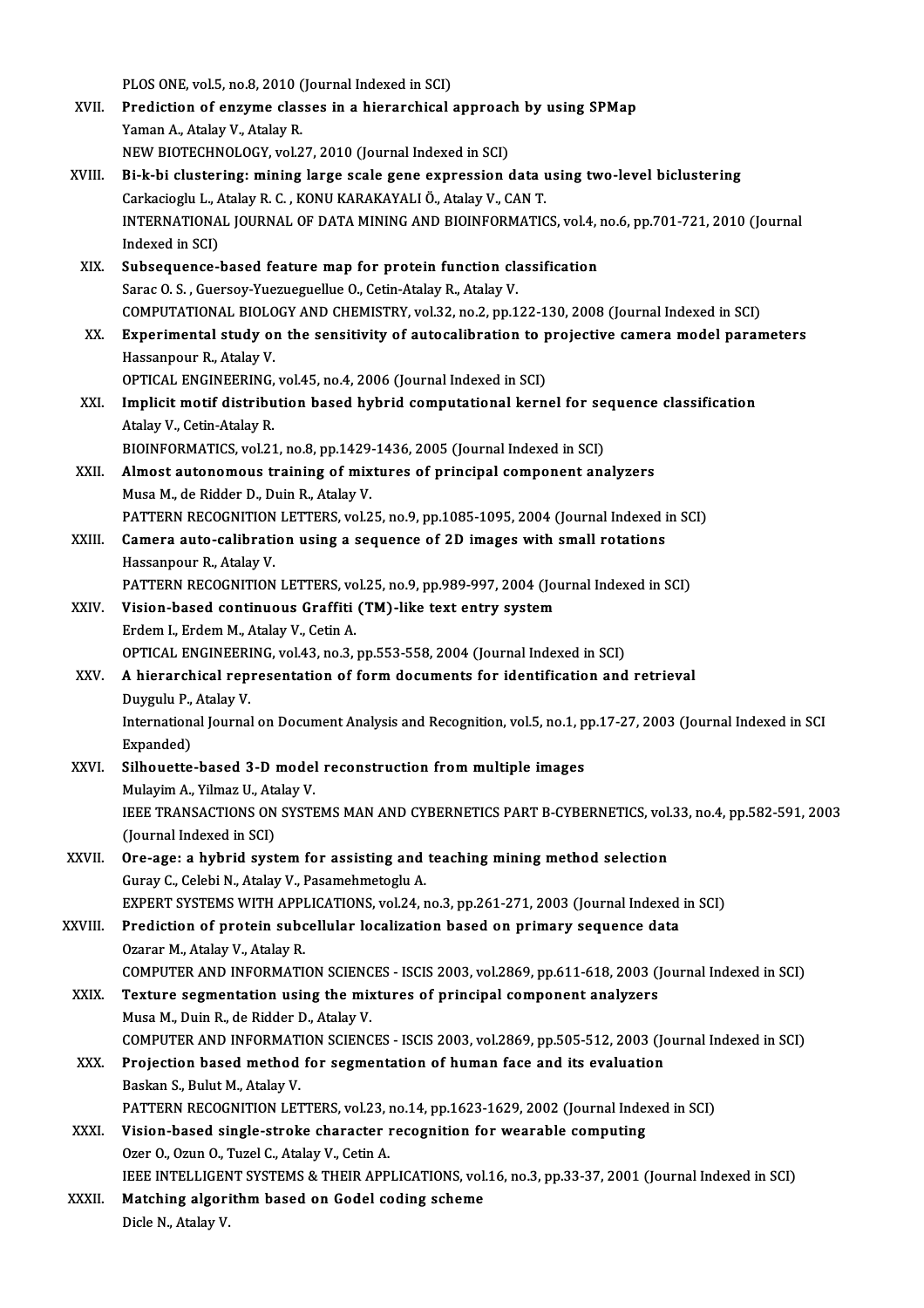Proceedings of SPIE - The International Society for Optical Engineering, vol.3974, pp.576-583, 2000 (Journal<br>Indeved in SCD Proceedings of S<br>Indexed in SCI)<br>Subband dame Proceedings of SPIE - The International Society for Optical Engineering, vol.3974, pp<br>Indexed in SCI)<br>XXXIII. Subband domain coding of binary textual images for document archiving<br>Carel: O. Catin A. Taufil: A. Atalay V.

- Indexed in SCI)<br>Subband domain coding of binary textual images for document archiving<br>Gerek O., Cetin A., Tewfik A., Atalay V. IEEE TRANSACTIONS ON IMAGE PROCESSING, vol.8, no.10, pp.1438-1446, 1999 (Journal Indexed in SCI) Gerek O., Cetin A., Tewfik A., Atalay V.<br>IEEE TRANSACTIONS ON IMAGE PROCESSING, vol.8, no.10, pp.1438-1446, 1999 (Journal XXXIV.<br>XXXIV. Repulsive attractive network for baseline extraction on document images
- Oztop E., Mulayim A., Atalay V., Yarman-Vural F.<br>SIGNAL PROCESSING, vol.75, no.1, pp.1-10, 1999 (Journal Indexed in SCI) Repulsive attractive network for baseline extraction on documen<br>Oztop E., Mulayim A., Atalay V., Yarman-Vural F.<br>SIGNAL PROCESSING, vol.75, no.1, pp.1-10, 1999 (Journal Indexed in SCI)<br>A matching algorithm based on linear Oztop E., Mulayim A., Atalay V., Yarman-Vural F.<br>SIGNAL PROCESSING, vol.75, no.1, pp.1-10, 1999 (Jou<br>XXXV. A matching algorithm based on linear features SIGNAL PROCESSIN<br>A matching algori<br>Atalay V., Yilmaz M.<br>PATTEPN PECOCNI
	- Atalay V., Yilmaz M.<br>PATTERN RECOGNITION LETTERS, vol.19, no.9, pp.857-867, 1998 (Journal Indexed in SCI)

### Articles Published in Other Journals

- rticles Published in Other Journals<br>I. Data Centric Molecular Analysis and Evaluation of Hepatocellular Carcinoma Therapeutics Using<br>Mashina Intelligance Based Tools Machine Intelligence-Based Tools<br>Machine Intelligence-Based Tools<br>Cetin Atalay B. Kahnaman D. G. Nalba Data Centric Molecular Analysis and Evaluation of Hepatocellular Carcinoma Therapeutics Using<br>Machine Intelligence-Based Tools<br>Cetin-Atalay R., Kahraman D. C. , Nalbat E., Rifaioğlu A. S. , Atakan A., Dönmez A., Atas H., A Machine<br>Cetin-Ata<br>Doğan T.<br>JOUPNAL Cetin-Atalay R., Kahraman D. C. , Nalbat E., Rifaioğlu A. S. , Atakan A., Dönmez A., Atas H., Atalay M. V. , Aca<br>Doğan T.<br>JOURNAL OF GASTROINTESTINAL CANCER, vol.52, no.4, pp.1266-1276, 2021 (Journal Indexed in ESCI)<br>Multi Doğan T.<br>JOURNAL OF GASTROINTESTINAL CANCER, vol.52, no.4, pp.1266-1276, 2021 (Journal Indexed in ESCI)<br>II. Multi-task Deep Neural Networks in Protein Function Prediction
- JOURNAL OF GASTROINTESTINAL CANCER, vol.52, no.4, pp.1266-<br>Multi-task Deep Neural Networks in Protein Function Pre<br>RİFAİOĞLU A. S. , doğan t., Martin M. J. , ATALAY R., ATALAY M. V.<br>ar<sup>y</sup>iy. 2017 (Non Befreed Journal) Multi-task Deep Neural Networ<br>RİFAİOĞLU A. S. , doğan t., Martin M<br>arXiv, 2017 (Non-Refreed Journal)<br>An Imaga Basad Inaxnansiya 21 arXiv, 2017 (Non-Refreed Journal)
- III. An Image-Based Inexpensive 3D Scanner International Journal of Image and Graphics, vol.3, no.2, pp.235-263, 2003 (Refereed Journals of Other Institutions) Yilmaz U., Mülayim A.Y., Atalay V.
- IV. Computer vision based mouse ErdemA.,ErdemE.,YardimciY.,AtalayV.,CetinA.E. Computer vision based mouse<br>Erdem A., Erdem E., Yardimci Y., Atalay V., Cetin A. E.<br>ICASSP, IEEE International Conference on Acoustics, Speech and Signal Processing - Proceedings, vol.4, pp.4178,<br>2002. (Refereed Journals o Erdem A., Erdem E., Yardimci Y., Atalay V., Cetin<br>ICASSP, IEEE International Conference on Acou<br>2002 (Refereed Journals of Other Institutions) 2002 (Refereed Journals of Other Institutions)<br>Books & Book Chapters

ooks & Book Chapters<br>I. Forecasting of Product Quality Through Anomaly Detection<br>Dine M. Extekin Bolelli S. Ozkan H. Maydanli C. Atalay M. V. Le & Doort Shapters<br>Porecasting of Product Quality Through Anomaly De<br>Dinc M., Ertekin Bolelli Ș., Ozkan H., Meydanli C., Atalay M. V.<br>in: Mechine Learning and Knowledge Discovery in Database in: Machine Learning and Knowledge Discovery in Databases, Cellier P.,Driessens K., Editor, Springer-Verlag , Basel,<br>pp.357-366, 2020 Dinc M., Ertekin Bolelli Ş., Ozkan H., Meydanli C., Atalay M. V.

### Refereed Congress / Symposium Publications in Proceedings

- efereed Congress / Symposium Publications in Proceedings<br>I. In vitro validation of drug-target interactions revealed in silico by Comprehensive Resource of<br>Piemedical Pelations with Network Pennesentations and Deep Learnin In vitro validation of drug-target interactions revealed in silico by Comprehensive Resource<br>Biomedical Relations with Network Representations and Deep Learning (CROssBAR) in HCC<br>NALBATE RIEAIOČULA S. DOČANT Martin M.J. Ce In vitro validation of drug-target interactions revealed in silico by Compinion and Deep Learning<br>Biomedical Relations with Network Representations and Deep Learning (NALBAT E., RİFAİOĞLU A. S. , DOĞAN T., Martin M. J. , C Biomedical Relations with Network Representations and Dee<br>NALBAT E., RİFAİOĞLU A. S. , DOĞAN T., Martin M. J. , Cetin-Atalay R., ,<br>AACR Annual Meeting, ELECTR NETWORK, 22 - 24 June 2020, vol.80<br>Online embedding and cluster NALBAT E., RİFAİOĞLU A. S. , DOĞAN T., Martin M. J. , Cet<br>AACR Annual Meeting, ELECTR NETWORK, 22 - 24 June :<br>II. Online embedding and clustering of data streams<br>Zubarağlu A. Atalau V.
- AACR Annual Meeting,<br>**Online embedding a**<br>Zubaroğlu A., Atalay V.<br><sup>2rd International Confe</sup> Online embedding and clustering of data streams<br>Zubaroğlu A., Atalay V.<br>3rd International Conference on Big Data Research, ICBDR 2019, Cergy-Pontoise, France, 20 - 21 November 2019,<br>nn 142 146 Zubaroğlu<br>3rd Interna<br>pp.142-146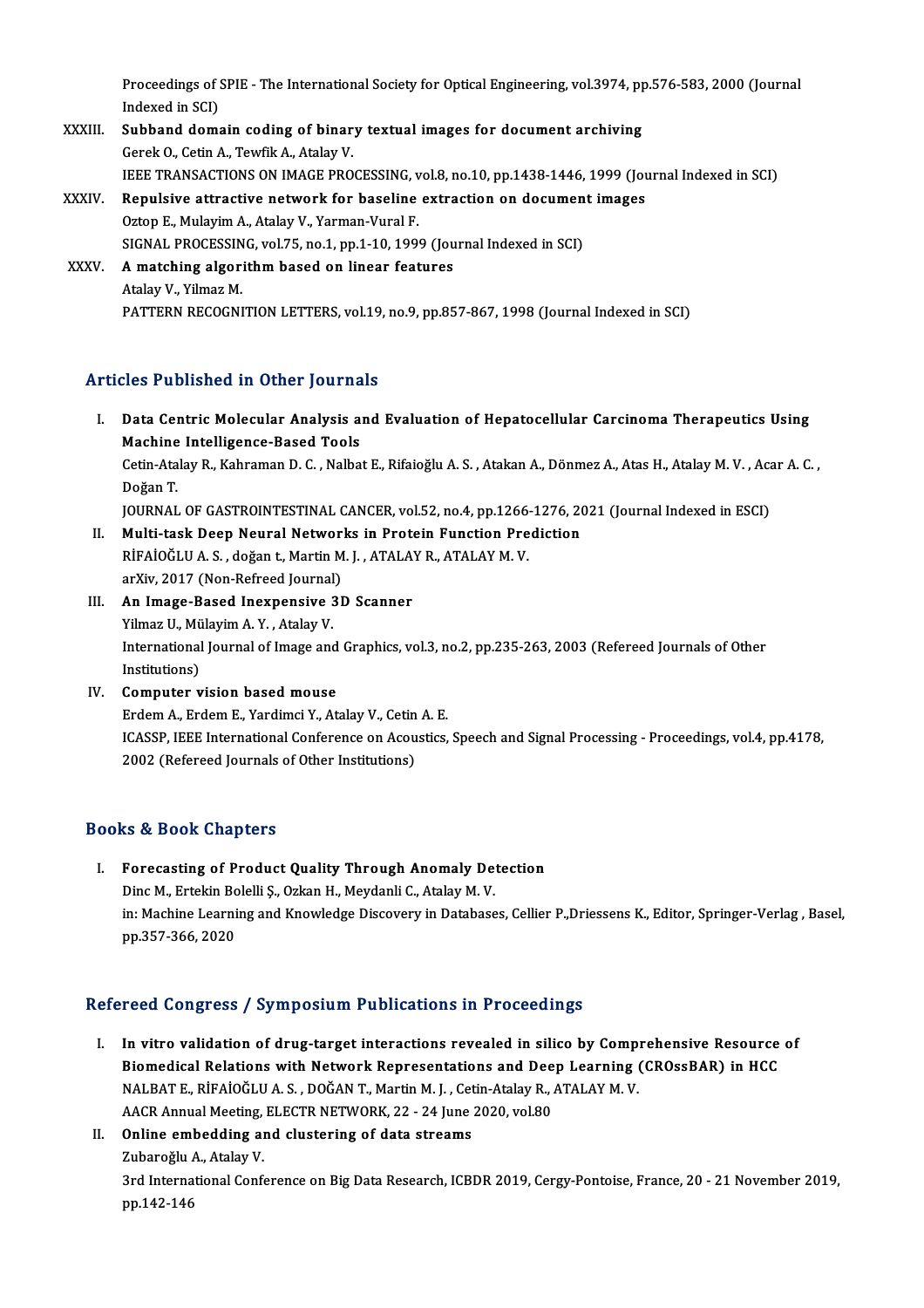| III.  | Comparison of predictive models for forecasting timeseries data                                                                                                                                            |
|-------|------------------------------------------------------------------------------------------------------------------------------------------------------------------------------------------------------------|
|       | Özen S., Atalay V., YAZICI A.                                                                                                                                                                              |
|       | 3rd International Conference on Big Data Research, ICBDR 2019, Cergy-Pontoise, France, 20 - 21 November 2019,                                                                                              |
|       | pp 172-176                                                                                                                                                                                                 |
| IV.   | Forecasting of Product Quality Through Anomaly DetectionMehmet Dinç,                                                                                                                                       |
|       | Dinc M., ERTEKİN BOLELLİ Ş., Ozkan H., Meydanli C., ATALAY M.V.                                                                                                                                            |
| V.    | 2nd International Conference on Digital Transformation and Smart Systems, Ankara, Turkey, 23 - 25 October 2019<br>Receptor-Ligand Binding Affinity Prediction via Multi-Channel Deep Chemogenomic Modeling |
|       | Atalay M.V., Rifaioğlu A.S., Atalay R., Doğan T., Martin M.                                                                                                                                                |
|       | The International Symposium on Health Informatics and Bioinformatics (HIBIT 2019), İzmir, Turkey, 17 - 18<br>October 2019                                                                                  |
| VI.   | Forecasting of Product Quality Through Anomaly Detection                                                                                                                                                   |
|       | Dinc M., ERTEKİN BOLELLİ Ş., Ozkan H., Meydanli C., ATALAY M. V.                                                                                                                                           |
|       | ECML/PKDD 2019 Workshop on Io Stream for Data Driven Predictive Maintenance, Würzburg, Germany, 16                                                                                                         |
|       | September 2019                                                                                                                                                                                             |
| VII.  | iBioProVis: Interactive Visualization and Analysis of Compound Bioactivity Space                                                                                                                           |
|       | Dönmez A., RİFAİOĞLU A. S., ACAR A. C., DOĞAN T., Martin M. J., ATALAY R., ATALAY M. V.                                                                                                                    |
|       | 27th Conference on Intellient Systems for Molecular Biology and 18th European Conference on Computational<br>Biology, Basel, Switzerland, 21 - 25 July 2019                                                |
| VIII. | CROssBAR: Comprehensive Resource of Biomedical Relations with Network Representations and                                                                                                                  |
|       | Deep Learning", Oral presentation                                                                                                                                                                          |
|       | Atalay M.V., Doğan T., Atalay R., Nalbat E., Rifaioğlu A.S., Ataş H., Martin M.                                                                                                                            |
|       | 27th Conference on Intelligent Systems for Molecular Biology and 18th European Conference on Computational                                                                                                 |
|       | Biology, Basel, Switzerland, 21 - 25 July 2019                                                                                                                                                             |
| IX.   | Drug-Target Interaction Prediction with Deep Convolutional Neural Networks Using Compound                                                                                                                  |
|       | Images                                                                                                                                                                                                     |
|       | RİFAİOĞLU A.S., ATALAY M.V., Martin M.J., ATALAY R., Doğan T.                                                                                                                                              |
|       | 26th Conference on Intelligent Systems for Molecular Biology, Chicago, United States Of America, 6 - 10 July 2018                                                                                          |
| X.    | Automated Negative Gene Ontology Based Functional Predictions for Proteins with UniGOPred                                                                                                                  |
|       | Doğan T., RİFAİOĞLU A. S., Saidi R., Martin M. J., ATALAY M. V., ATALAY R.                                                                                                                                 |
|       | 26th Conference on Intelligent Systems for Molecular Biology, Chicago, United States Of America, 6 - 10 July 2018                                                                                          |
| XI.   | Investigation of Multi-task Deep Neural Networks in Automated Protein Function Prediction                                                                                                                  |
|       | RİFAİOĞLU A.S., Martin M.J., ATALAY R., ATALAY M.V., Doğan T.                                                                                                                                              |
|       | ISMB/ECCB 2017: 25th Annual International Conference on Intelligent Systems for Molecular Biology, Prag, Czech<br>Republic, 21 - 25 July 2017                                                              |
|       | Prediction of Enzymatic Properties of Protein Sequences Based on the EC Nomenclature                                                                                                                       |
| XII.  | DALKIRAN A., Doğan T., RİFAİOĞLU A. S., ATALAY M. V., Martin M. J., ATALAY R.                                                                                                                              |
|       | ISMB/ECCB 2017: 25th Annual International Conference on Intelligent Systems for Molecular Biology, Prag, Czech                                                                                             |
|       | Republic, 21 - 25 July 2017                                                                                                                                                                                |
| XIII. | Prediction of Enzymatic Properties of Protein Sequences Based on the EC Nomenclature                                                                                                                       |
|       | DALKIRAN A., RİFAİOĞLU A. S., Doğan T., ATALAY M. V., Martin M. J., ATALAY R.                                                                                                                              |
|       | 10th The International Symposium on Health Informatics and Bioinformatics (HIBIT 2017), Kalkanlı, Cyprus                                                                                                   |
|       | (Kktc), 28 - 30 June 2017, pp 37                                                                                                                                                                           |
| XIV.  | Investigation of Multitask Deep Neural Networks for Protein Function Prediction                                                                                                                            |
|       | RİFAİOĞLU A.S., Martin M.J., ATALAY R., ATALAY M.V., Doğan T.                                                                                                                                              |
|       | 10th The International Symposium on Health Informatics and Bioinformatics (HIBIT 2017), Erdemli, Cyprus                                                                                                    |
|       | (Kktc), 28 - 30 June 2017                                                                                                                                                                                  |
| XV.   | ECPred: An Automated Enzymatic Function Prediction Tool Based on Combination of Different                                                                                                                  |
|       | Classifiers                                                                                                                                                                                                |
|       | DALKIRAN A., RİFAİOĞLU A. S., Doğan T., ATALAY M. V., Martin M. J., ATALAY R.                                                                                                                              |
|       | GLBIO 2017: Great Lakes Bioinformatics Conference, May 15-17, Şikago, United States Of America, 15 - 17 May                                                                                                |
|       |                                                                                                                                                                                                            |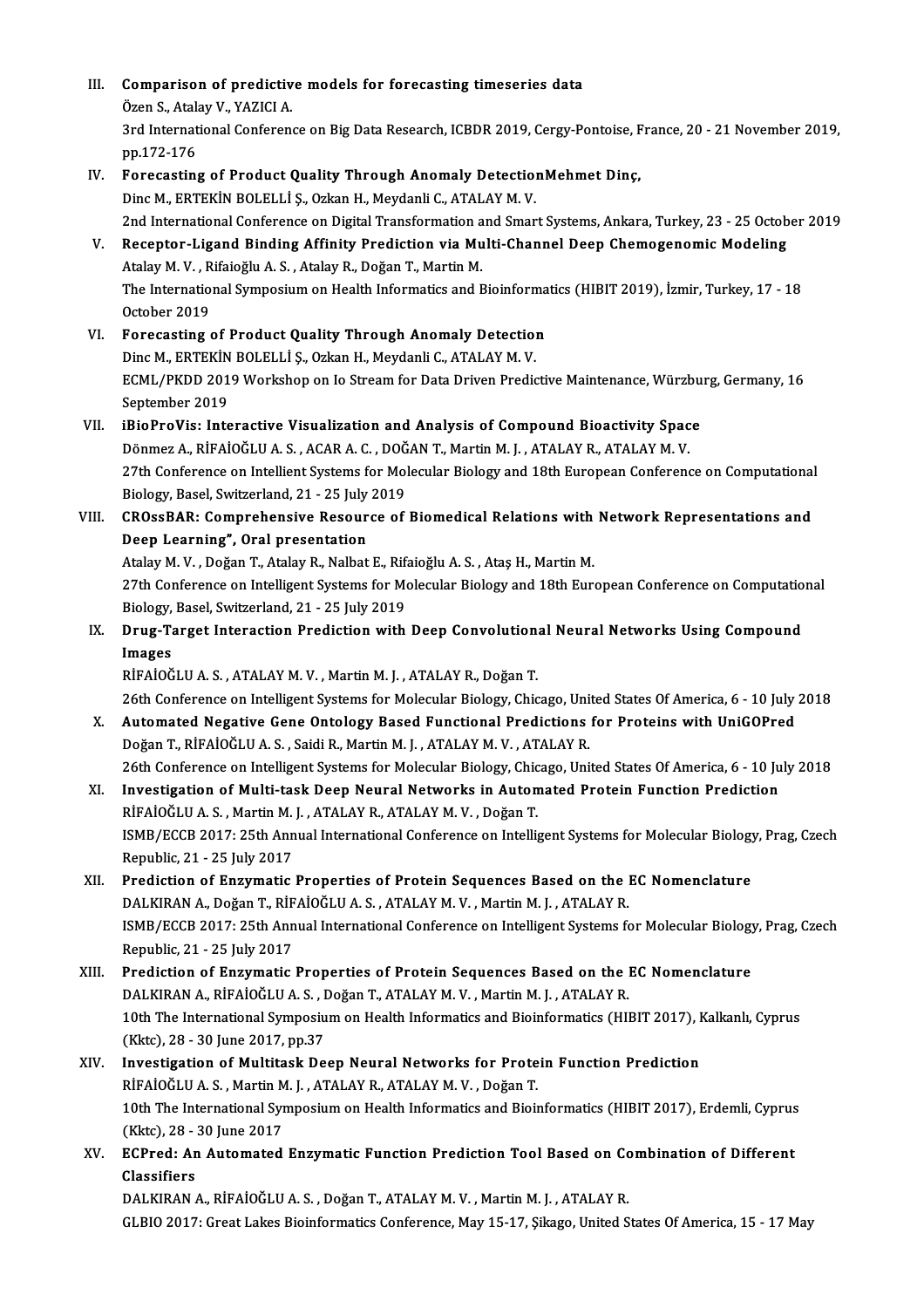2017

- 2017<br>XVI. EClerize: A Customized Force-Directed Layout Algorithm for Biological Networks with EC Attributes<br>Repeal H.E. ATALAY B. ATALAY M.V. Danacı H. F., ATALAY R., ATALAY M. V. EClerize: A Customized Force-Directed Layout Algorithm for Biological Networks with EC Att<br>Danacı H. F. , ATALAY R., ATALAY M. V.<br>GLBIO 2017: Great Lakes Bioinformatics Conference, Şikago, United States Of America, 15 - 17
- GLBIO 2017: Great Lakes Bioinformatics Conference, Şikago, United States Of America, 15 17 May 2017<br>XVII. UniGOPred: A Large Scale Automated GO Term Annotation System for UniProtKB
- RİFAİOĞLUA.S. ,DoğanT.,SARAÇÖ.S. ,SaidiR.,ATALAYM.V. ,MartinM. J. ,ATALAYR. UniGOPred: A Large Scale Automated GO Term Annotation System for UniProtKB<br>RİFAİOĞLU A. S. , Doğan T., SARAÇ Ö. S. , Saidi R., ATALAY M. V. , Martin M. J. , ATALAY R.<br>GLBIO 2017: Great Lakes Bioinformatics Conference, Şika RİFAİOĞLU A. S. , Doğan T., SARAÇ Ö. S. , Saidi R., ATALAY M. V. , Martin M. J. , ATALAY R.<br>GLBIO 2017: Great Lakes Bioinformatics Conference, Şikago, United States Of America, 15 - 17 May 2017<br>XVIII. UniGOPred and ECPred

### GLBIO 2017<br>UniGOPred<br>Classifiers<br><sup>Rifeioclu A</sup> UniGOPred and ECPred Automated Function Prediction Tools B:<br>Classifiers<br>Rifaioglu A., Dogan T., SARAÇ Ö.S. , ATALAY M. V. , Martin M., ATALAY R.<br>ISMB Automated EunctionPrediction SIC 11 July 2015 Classifiers<br>Rifaioglu A., Dogan T., SARAÇ Ö. S. , ATALAY M. V. , Mart<br>ISMB Automated FunctionPrediction-SIG, 11 July 2015<br>Discriminative Modeling of Cell Signeling es Boys

- Rifaioglu A., Dogan T., SARAÇ Ö. S., ATALAY M. V., Martin M., ATALAY R.<br>ISMB Automated FunctionPrediction-SIG, 11 July 2015<br>XIX. Discriminative Modeling of Cell Signaling as Bayesian Networks<br>Vaman A. G. ACAR A. E., Atalay ISMB Automated FunctionPrediction-SIG, 11 July 2015<br>Discriminative Modeling of Cell Signaling as Bayesian Networks<br>Yaman A. G. , ACAR A. F. , Atalay V., Cetin-Atalay R. Discriminative Modeling of Cell Signaling as Bayesian Networks<br>Yaman A. G. , ACAR A. F. , Atalay V., Cetin-Atalay R.<br>2nd International Work-Conference on Bioinformatics and Biomedical Engineering (IWBBIO), Granada, Nicarag Yaman A. G. , ACAR A. F. , At<br>2nd International Work-Co<br>7 - 09 April 2014, pp.1617<br>Constis vertients within 2nd International Work-Conference on Bioinformatics and Biomedical Engineering (IWBBIO), Granada, Nicaragua<br>7 - 09 April 2014, pp.1617<br>XX. Genetic variants within endotoxin signaling pathway association with asthma and ato
- 7 09 April 2014, pp.1617<br>Genetic variants within endotoxin signaling pathway association with asthma and atopy phenot:<br>ŞAHİNER Ü. M. , YAVUZ S., Buyuktiryaki B., BİRBEN E., Topaloglu E., TUNCER A., Yaman A., Atalay R., A **Genetic variant:<br>ŞAHİNER Ü. M. , Y<br>Sackesen C., et al.**<br>21 et Congress of \$AHİNER Ü. M. , YAVUZ S., Buyuktiryaki B., BİRBEN E., Topaloglu E., TUNCER A., Yaman A., Atalay R., Atalay V.,<br>Sackesen C., et al.<br>31st Congress of the European-Academy-of-Allergy-and-Clinical-Immunology (EAACI), Geneva, S

Sackesen C., et al.<br>31st Congress of the Europea<br>20 June 2012, vol.67, pp.469<br>Single pusleetide polymer 31st Congress of the European-Academy-of-Allergy-and-Clinical-Immunology (EAACI), Geneva, Switzerland, 16 -<br>20 June 2012, vol.67, pp.469<br>XXI. Single nucleotide polymorphisms in the endotoxin signaling pathway and their rel

20 June 2012, vol.67, pp.469<br>XXI. Single nucleotide polymorphisms in the endotoxin signaling pathway and their relationship with in<br>vitro IgE synthesis Single nucleotide polymorphisms in the endotoxin signaling pathway and their relationship with<br>vitro IgE synthesis<br>ŞAHİNER Ü. M. , YAVUZ S., Buyuktiryaki B., BİRBEN E., Topaloglu E., Yaman A., TUNCER A., Atalay R., Atalay

vitro IgE synthe<br>ŞAHİNER Ü. M. , Y<br>Sackesen C., et al.<br>21st Congress of \$AHİNER Ü. M. , YAVUZ S., Buyuktiryaki B., BİRBEN E., Topaloglu E., Yaman A., TUNCER A., Atalay R., Atalay V.,<br>Sackesen C., et al.<br>31st Congress of the European-Academy-of-Allergy-and-Clinical-Immunology (EAACI), Geneva, S

Sackesen C., et al.<br>31st Congress of the European-Academy-of-Allergy-and-Clinical-Immunology (EAACI), Geneva, Switzerland, 16 -<br>20 June 2012, vol.67, pp.467-468 31st Congress of the European-Academy-of-Allergy-and-Clinical-Immunology (EAACI), Gen<br>20 June 2012, vol.67, pp.467-468<br>XXII. Association of asthma with polymorphisms in the endotoxin signaling pathway<br>5 Authur Li M. VAVIIZ

### ŞAHİNER Ü. M. , YAVUZ S., Buyuktiryaki B., BİRBEN E., Topaloglu E., TUNCER A., Yaman A., Atalay R., Atalay V.,<br>Sackesen C., et al. Association of a<br>\$AHİNER Ü. M. , Y<br>Sackesen C., et al.<br>21et Congress of

\$AHİNER Ü. M. , YAVUZ S., Buyuktiryaki B., BİRBEN E., Topaloglu E., TUNCER A., Yaman A., Atalay R., Atalay V.,<br>Sackesen C., et al.<br>31st Congress of the European-Academy-of-Allergy-and-Clinical-Immunology (EAACI), Geneva, S Sackesen C., et al.<br>31st Congress of the European-Ac<br>20 June 2012, vol.67, pp.469-470<br>Constis voriants within the en 31st Congress of the European-Academy-of-Allergy-and-Clinical-Immunology (EAACI), Geneva, Switzer<br>20 June 2012, vol.67, pp.469-470<br>XXIII. Genetic variants within the endotoxin signaling pathway and asthma: an association s

## 20 June 2012, vol.67, pp.469-470<br>Genetic variants within the endotoxin signaling pathway and asthma: an association study<br>ŞAHİNER Ü. M. , YAVUZ S., Buyuktiryaki B., BİRBEN E., Topaloglu E., TUNCER A., Yaman A., Atalay R., **Genetic variant:<br>ŞAHİNER Ü. M. , Y<br>Sackesen C., et al.**<br>20th Congress of

\$AHİNER Ü. M. , YAVUZ S., Buyuktiryaki B., BİRBEN E., Topaloglu E., TUNCER A., Yaman A., Atalay R., Atalay V.,<br>Sackesen C., et al.<br>30th Congress of the European-Academy-of-Allergy-and-Clinical-Immunology (EAACI), İstanbul, Sackesen C., et al.<br>30th Congress of the European-Academy-of-Allergy-and-Clinical-Immunology (EAACI), İstanbul, Turkey, 11 - 15<br>June 2011, vol.66, pp.60

### XXIV. Genetic variants within the endotoxin signaling pathway and their effects on in-vitro IgE synthesis June 2011, vol.66, pp.60<br>Genetic variants within the endotoxin signaling pathway and their effects on in-vitro IgE synthe<br>ŞAHİNER Ü. M. , YAVUZ S., Buyuktiryaki B., BİRBEN E., Topaloglu E., Yaman A., TUNCER A., Atalay R., **Genetic variant:<br>ŞAHİNER Ü. M. , Y<br>Sackesen C., et al.**<br>20th Congress of \$AHİNER Ü. M. , YAVUZ S., Buyuktiryaki B., BİRBEN E., Topaloglu E., Yaman A., TUNCER A., Atalay R., Atalay V.,<br>Sackesen C., et al.<br>30th Congress of the European-Academy-of-Allergy-and-Clinical-Immunology (EAACI), İstanbul,

Sackesen C., et al.<br>30th Congress of the European-Academy-of-Allergy-and-Clinical-Immunology (EAACI), İstanbul, Turkey, 11 - 15<br>June 2011, vol.66, pp.115 30th Congress of the European-Academy-of-Allergy-and-Clinical-Immunology (EAACI), ist<br>June 2011, vol.66, pp.115<br>XXV. Which Shape Representation Is the Best for Real-Time Hand Interface System?<br>Cons S. Atrilux V.

## June 2011, vol.66<br>Which Shape Re<br>Genc S., Atalay V.<br>Eth International Which Shape Representation Is the Best for Real-Time Hand Interface System?<br>Genc S., Atalay V.<br>5th International Symposium on Visual Computing, Nevada, United States Of America, 30 November - 02 December<br>2009. vel 5975, pp

309 Genc S., Atalay V.<br>1995 Sth International Symp.<br>2009, vol.5875, pp.1-3<br>Evoluation of Signali 5th International Symposium on Visual Computing, Nevada, United States Of America, 30 November - 02<br>2009, vol.5875, pp.1-3<br>XXVI. Evaluation of Signaling Cascades Based on the Weights from Microarray and ChIP-seq Data<br>Jeik

## 2009, vol.5875, pp.1-3<br>**Evaluation of Signaling Cas**<br>Isik Z., Atalay V., Cetin-Atalay R.<br><sup>2nd International Workshop on</sup> Evaluation of Signaling Cascades Based on the Weights from Microarray and ChIP-seq Data<br>Isik Z., Atalay V., Cetin-Atalay R.<br>3rd International Workshop on Machine Learning in Systems Biology (MLSB), Ljubljana, Slovenia, 5 -

Isik Z., Atalay V., Cetin-Atalay R.<br>3rd International Workshop on N<br>September 2009, vol.8, pp.44-54<br>Short Time Senies Misroenney 3rd International Workshop on Machine Learning in Systems Biology (MLSB), L<sub>i</sub><br>September 2009, vol.8, pp.44-54<br>XXVII. Short Time Series Microarray Data Analysis and Biological Annotation<br>Seekman 7, Atalev V, Atalev B, G

September 2009, vol.8, pp.44-54<br><mark>Short Time Series Microarray</mark><br>Soekmen Z., Atalay V., Atalay R. C.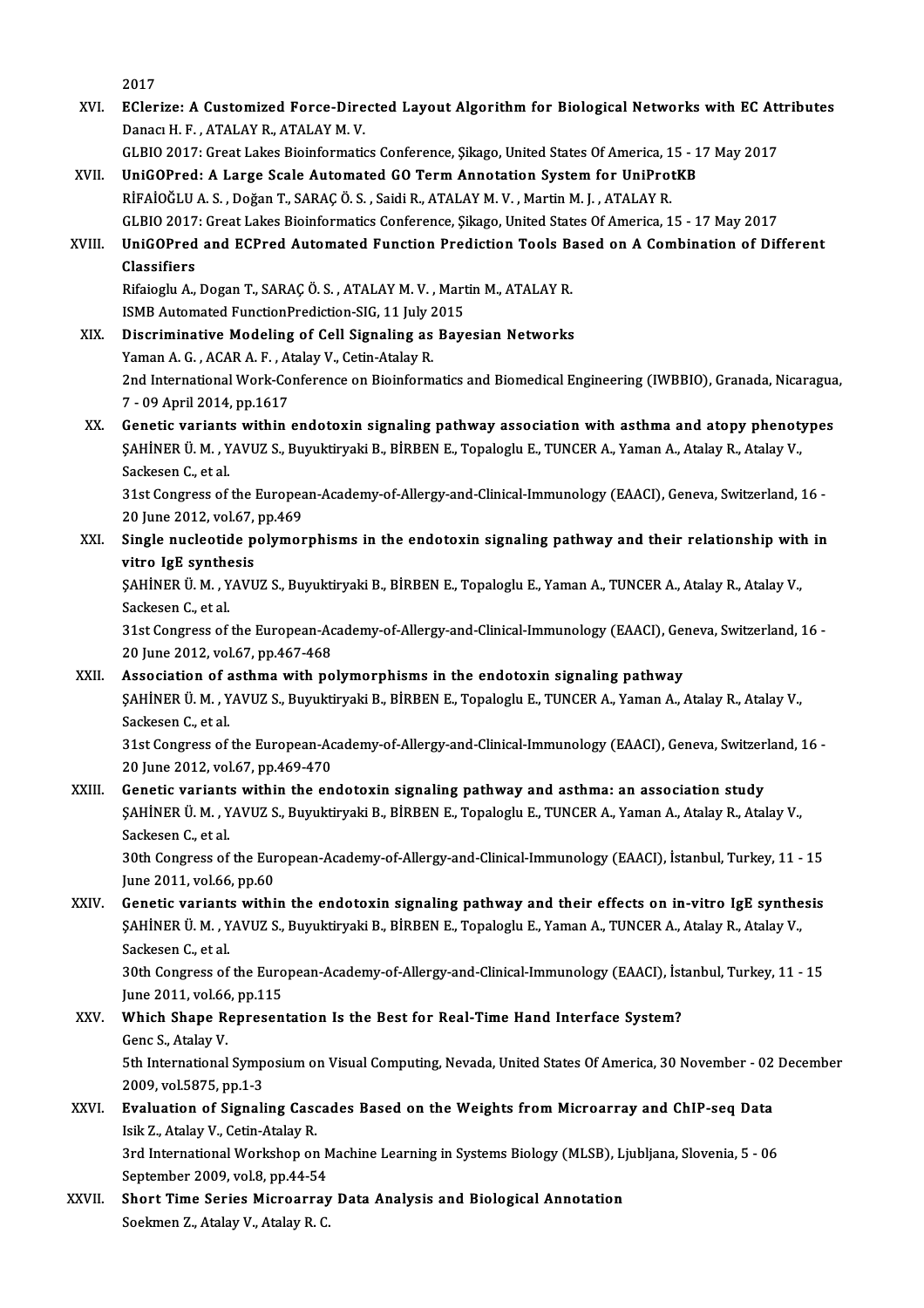IEEE 16th Signal Processing and Communications Applications Conference, Aydın, Turkey, 20 - 22 April 2008,<br>PP 533 534 **IEEE 16th Si**<br>pp.533-534<br>**HP2SL** 9: 8:4 IEEE 16th Signal Processing and Communications Applications Conference, Aypp.533-534<br>XXVIII. HP2SLs: a database for subcellular localizations of human proteome<br>Pilop B. Atalov V. Ortual: M. Cotin Atalov P. pp.533-534<br>HP2SLs: a database for subcellular loc<br>Bilen B., Atalay V., Ozturk M., Cetin-Atalay R.<br>21st Congress of the Eederation of Europes 1928) HP2SLs: a database for subcellular localizations of human proteome<br>Bilen B., Atalay V., Ozturk M., Cetin-Atalay R.<br>31st Congress of the Federation-of-European-Biochemical-Societies (FEBS), İstanbul, Turkey, 24 - 29 J Bilen B., Atalay V<br>31st Congress o<br>vol.273, pp.248<br>CAPPIS, a data 31st Congress of the Federation-of-European-Biochemical-Societies (FEBS),<br>vol.273, pp.248<br>XXIX. CAPRIS: a database for cancer gene promoter related motif search<br>Jelse M. Erdom A. Erdom E. Diskownan A. Orturk M. Atalau V. C vol.273, pp.248<br>CAPRIS: a database for cancer gene promoter related motif search<br>Iskar M., Erdem A., Erdem E., Dickerman A., Ozturk M., Atalay V., Cetin-Atalay R.<br>21st Congress of the Eederation of European Bioshemisel Soc 31st Congress of the Federation-of-European-Biochemical-Societies (FEBS), İstanbul, Turkey, 24 - 29 June 2006, vol.273, pp.248 Iskar M., Erdem A., Erdem E., Dickerman A., Ozturk M., Atalay V., Cetin-Atalay R. 31st Congress of the Federation-of-European-Biochemical-Societies (FEBS), İstanbul, Turkey, 24 - 29 June<br>vol.273, pp.248<br>XXX. A novel model-based method for feature extraction from protein sequences for classification<br>Sarg vol.273, pp.248<br>A novel model-based method<br>Sarac O. S. , Atalay V., Atalay R. C.<br><sup>IEEE 14th</sup> Signal Processing and A novel model-based method for feature extraction from protein sequences for classification<br>Sarac O. S. , Atalay V., Atalay R. C.<br>IEEE 14th Signal Processing and Communications Applications, Antalya, Turkey, 16 - 19 April Sarac O. S., Atalay V., Atalay R. C.<br>IEEE 14th Signal Processing and Communications Applications, Antalya, Turkey, 16 - 19 A<br>XXXI. Prediction of protein subcellular localization based on primary sequence data<br>Oranar M. Ata **IEEE 14th Signal Processing a**<br>**Prediction of protein subc<br>Ozarar M., Atalay V., Atalay R.<br>IEEE 12th Signal Processing a** Prediction of protein subcellular localization based on primary sequence data<br>Ozarar M., Atalay V., Atalay R.<br>IEEE 12th Signal Processing and Communications Applications Conference, Kusadasi, Turkey, 28 - 30 April 2004,<br>nn Ozarar M., Atalay V., Atalay R.<br>IEEE 12th Signal Processing a<br>pp.118-120 IEEE 12th Signal Processing and Communications Applications Conference, Kusada<br>pp.118-120<br>XXXII. Texture classification and retrieval using random neural network model<br>Teks A. Ateler V. Texture classification and retrieval using random neural network model<br>Teke A., Atalay V. Texture classification and retrieval using random neural network model<br>Teke A., Atalay V.<br>6th Biennial IEEE Southwest Symposium on Image Analysis and Interpretation (SSIAI 2004), Nevada, United States<br>Of America 28, 29, 20 Teke A., Atalay V.<br>6th Biennial IEEE Southwest Symposium on I.<br>Of America, 28 - 30 March 2004, pp.109-113<br>Image based extraction of material refle 6th Biennial IEEE Southwest Symposium on Image Analysis and Interpretation (SSIAI 200<br>Of America, 28 - 30 March 2004, pp.109-113<br>XXXIII. Image-based extraction of material reflectance properties of a 3D rigid object<br>Frdom Of America, 28 - 30 March 2004, pp.109-113<br>Image-based extraction of material reflectance properties of a 3D rigid object<br>Erdem M., Erdem I., Yilmaz U., Atalay V. I<mark>mage-based extraction of material reflectance properties of a 3D rigid object</mark><br>Erdem M., Erdem I., Yilmaz U., Atalay V.<br>IEEE 12th Signal Processing and Communications Applications Conference, Kusadasi, Turkey, 28 - 30 Ap Erdem M., El<br>IEEE 12th Si<br>pp.245-248<br>Change det pp.245-248<br>XXXIV. Change detection in aerial images Borchani M., Cloppet F., Atalay V., Stamon G. 1st Canadian Conference on Computer and Robot Vision, London, Canada, 17 - 19 May 2004, pp.354-360 Borchani M., Cloppet F., Atalay V., Stamon G.<br>1st Canadian Conference on Computer and Robot Vision, London, Canada, 17 - 19 May 2004,<br>XXXV. Ore-age: An intelligent assisting and tutoring system for mining method selection<br> 1st Canadian Conference on Computer<br>Ore-age: An intelligent assisting an<br>Guray C., Celebi N., Atalay V., Gunhan A. Ore-age: An intelligent assisting and tutoring system for mining method selection<br>Guray C., Celebi N., Atalay V., Gunhan A.<br>Proceedings of the Seventh IASTED International Conference on Artificial Intelligence and Soft Com Guray C., Celebi N., Atalay V., Gunhan A.<br>Proceedings of the Seventh IASTED International Canada, 14 - 16 July 2003, vol.7, pp.313-320 Proceedings of the Seventh IASTED International Conference on Artificial Intelligence and Soft (<br>Canada, 14 - 16 July 2003, vol.7, pp.313-320<br>XXXVI. Computer vision based unistroke keyboard system and mouse for the handica Canada, 14 - 16 July 2003, vol.7, pp.31<br>Computer vision based unistroke<br>Erdem M., Erdem I., Atalay V., Cetin A. Computer vision based unistroke keyboard system and mouse for the handicapped<br>Erdem M., Erdem I., Atalay V., Cetin A.<br>4th International Conference on Multimedia and Expo (ICME 2003), Maryland, United States Of America, 6 -Erdem M., Erdem I<br>4th International C<br>2003, pp.765-768<br>A shansstar ness 2003, pp.765-768<br>XXXVII. A character recognizer for Turkish language 2003, pp.765-768<br>A character recognizer for<br>Korkmaz S., Akinci G., Atalay V.<br><sup>7th International Conference o</sup> 7th International Conference on Document Analysis and Recognition (ICDAR 2003), Edinburgh, Saint Helena, 3 -<br>06 August 2003, pp.1238-1241 Korkmaz S., Akinci G., Atalay V.<br>7th International Conference on<br>06 August 2003, pp.1238-1241<br>Camera auto-salibration usi: 7th International Conference on Document Analysis and Recognition (ICDAR 2003), Edinburgh, Saint Hele<br>06 August 2003, pp.1238-1241<br>XXXVIII. Camera auto-calibration using a sequence of 2D images with small rotations and tra 06 August 2003, pp.1238<br>**Camera auto-calibrati**<br>Hassanpour R., Atalay V.<br>17th International Sump. Camera auto-calibration using a sequence of 2D images with small rotations and translations<br>Hassanpour R., Atalay V.<br>17th International Symposium on Computer and Information Sciences, Florida, United States Of America, 28 Hassanpour R., Atalay V.<br>17th International Symposium on Computer and Information Sciences, Florida, United States Of America, 28 - 30<br>October 2002, pp.215-219 17th International Symposium on Computer and In<br>October 2002, pp.215-219<br>XXXIX. Computer vision based unistroke keyboards October 2002, pp.215-219<br>Computer vision based unistroke<br>Erdem A., Erdem E., Atalay V., Cetin A.<br>17th International Sumpegium on Con 0 Computer vision based unistroke keyboards<br>Erdem A., Erdem E., Atalay V., Cetin A.<br>17th International Symposium on Computer and Information Sciences, Florida, United States Of America, 28 - 30<br>Osteber 2002, pp.210, 214 Erdem A., Erdem E., Atalay<br>17th International Symposi<br>October 2002, pp.210-214<br>Touture cogmentation b 17th International Symposium on Computer and Information Sciences, Florida, United<br>October 2002, pp.210-214<br>XL. Texture segmentation by using adaptive polyphase subband decomposition<br>Voman M. Atalay V. Turker M. Cetin E. C

October 2002, pp.210-214<br>Texture segmentation by using adaptive polyphase subband decomposition<br>Yaman M., Atalay V., Turker M., Cetin E., Gerek O. 17th International Symposium on Computer and Information Sciences, Florida, United States Of America, 28 - 30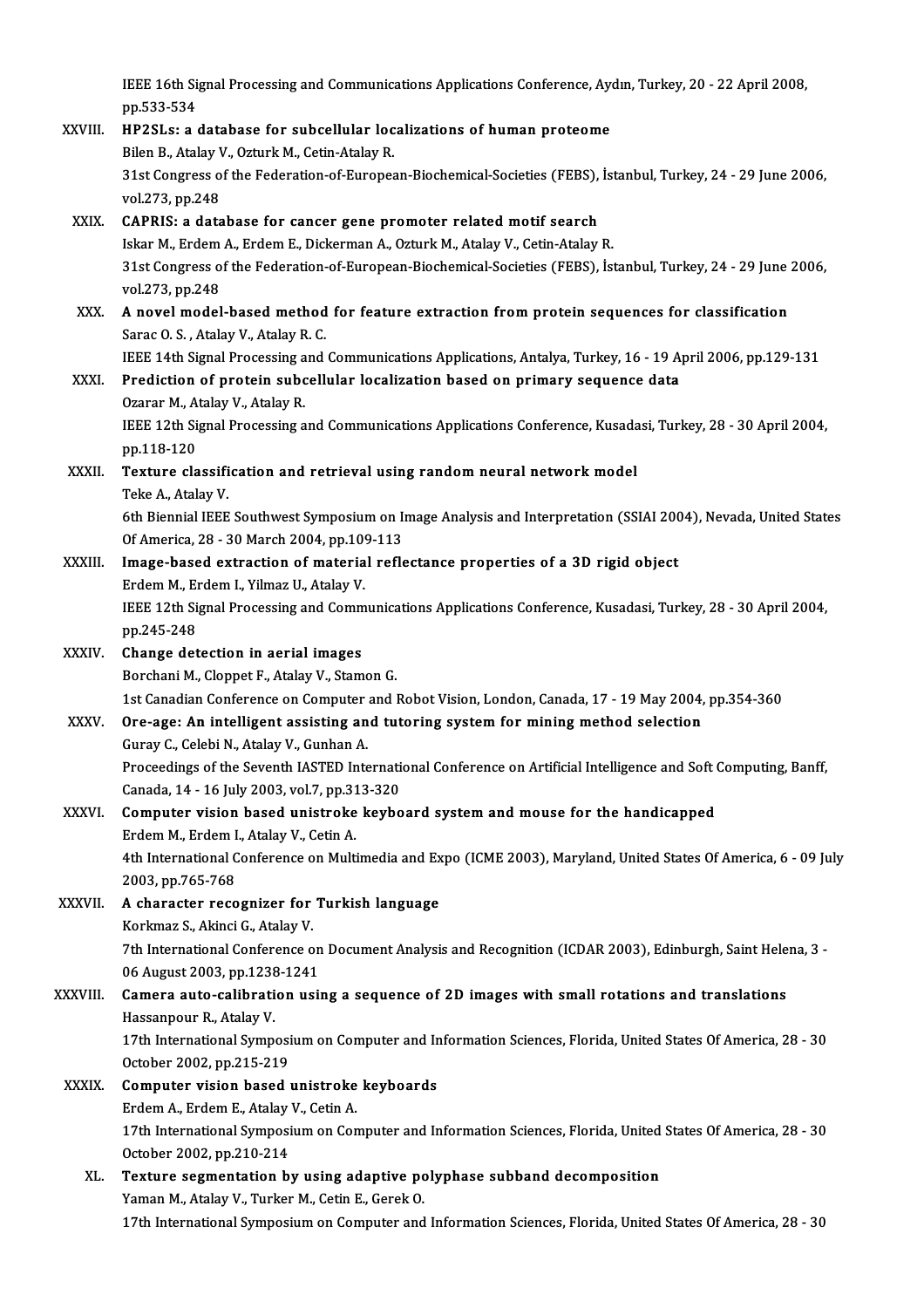October 2002,pp.81-85 October 2002, pp.81-85<br>XLI. Appearance reconstruction of three dimensional models from real images October 2002, pp.81-85<br>Appearance reconstruction<br>Yilmaz U., Mulayim A., Atalay V.<br>17th International Symnesium Appearance reconstruction of three dimensional models from real images<br>Yilmaz U., Mulayim A., Atalay V.<br>17th International Symposium on Computer and Information Sciences, Florida, United States Of America, 28 - 30<br>Ostaber Yilmaz U., Mulayim A., At<br>17th International Symper<br>October 2002, pp.76-80<br>Reconstruction of thr October 2002, pp.76-80<br>XLII. Reconstruction of three dimensional models from real images October 2002, pp.76-80<br>Reconstruction of three din<br>Yilmaz U., Mulayim A., Atalay V.<br>1st International Symposium of 1st International Symposium on 3D Data Processing Visualization and Transmission, Padua, Italy, 19 - 21 June<br>2002, pp.554-557 Yilmaz U., Mulayim<br>1st International S<br>2002, pp.554-557<br>Computer vision XLIII. Computer vision based mouse 2002, pp.554-557<br>Computer vision based mouse<br>Erdem A., Erdem E., Yardimci Y., Atalay V., Cetin A.<br>JEEE International Conference on Acquatics, Speed IEEE International Conference on Acoustics, Speech, and Signal Processing, Florida, United States Of America, 13 -<br>17 May 2002, pp.4178 Erdem A., Erdem E., Yar<br>IEEE International Conf<br>17 May 2002, pp.4178<br>PCA for gonder estin IEEE International Conference on Acoustics, Speech, and Signal Proc<br>17 May 2002, pp.4178<br>XLIV. PCA for gender estimation: Which eigenvectors contribute? 17 May 2002, pp.<br>PCA for gender<br>Balci K., Atalay V.<br>16th Internations PCA for gender estimation: Which eigenvectors contribute?<br>Balci K., Atalay V.<br>16th International Conference on Pattern Recognition (ICPR), QUEBEC CITY, Canada, 11 - 15 August 2002, pp.363-<br>266 Balci<br>16th<br>366 16th International Conference on Pattern Recognition (ICPR), QUEBEC<br>366<br>XLV. Head modeling with camera auto-calibration and deformation<br>Hessennour B Atalay V 366<br>He<mark>ad modeling with c</mark>:<br>Hassanpour R., Atalay V.<br>International Fell Works Head modeling with camera auto-calibration and deformation<br>Hassanpour R., Atalay V.<br>International Fall Workshop on Vision Modeling and Visualization 2000, Erlangen, Germany, 20 - 22 November<br>2002, nn 2,11 Hassanpour R.<br>International F<br>2002, pp.3-11<br>An autemates International Fall Workshop on Vision Modeling and<br>2002, pp.3-11<br>XLVI. An automated differential blood count system<br>2007 United M. Johlabisieshu K. Atalay V. Baksas 2002, pp.3-11<br>An automated differential blood count system<br>Ongun G., Halici U., Leblebicioglu K., Atalay V., Beksac M., Beksac S. An automated differential blood count system<br>Ongun G., Halici U., Leblebicioglu K., Atalay V., Beksac M., Beksac S.<br>23rd Annual International Conference of the IEEE-Engineering-in-Medicine-and-Biology-Society, İstanbul, Tu Ongun G., Halici U., Leblebicioglu K., Atalay V.<br>23rd Annual International Conference of the<br>25 - 28 October 2001, vol.23, pp.2583-2586<br>Foature extraction and classification of 23rd Annual International Conference of the IEEE-Engineering-in-Medicine-and-Biology-Society, İstanbul, Turkey,<br>25 - 28 October 2001, vol.23, pp.2583-2586<br>XLVII. Feature extraction and classification of blood cells for an 25 - 28 October 2001, vol.23, pp.2583-2586<br>Feature extraction and classification of blood cells for an a<br>ONGUN G., Halici U., Leblebicioglu K., Atalay V., Beksac M., Beksac S.<br>International Jeint Conference on Noural Netwo Feature extraction and classification of blood cells for an automated differential blood count syster<br>ONGUN G., Halici U., Leblebicioglu K., Atalay V., Beksac M., Beksac S.<br>International Joint Conference on Neural Networks ONGUN G., Halici U., Leblebicioglu K., Atalay V., Beksac M., Beksac S.<br>International Joint Conference on Neural Networks (IJCNN 01), Washington, Kiribati, 15 - 19 July 2001, pp.2461<br>2466 International Joint Conference on Neural Networks (IJCNN 01), Washington, Kiribati, 15 - 19 July 2001, pp.2461-<br>2466<br>XLVIII. Multi-baseline stereo correction for silhouette-based 3D model reconstruction from multiple image 2466<br>Multi-baseline ster<br>Mulayim A., Atalay V.<br>Conference on <sup>2</sup> Dim Multi-baseline stereo correction for silhouette-based 3D model reconstruction from multiple im<br>Mulayim A., Atalay V.<br>Conference on 3-Dimensional Image Capture and Applications IV, San-Jose, Costa Rica, 24 - 25 January 2001 Mulayim A., Atalay V.<br>Conference on 3-Dime<br>vol.4298, pp.143-154<br>Segmentation of bu Conference on 3-Dimensional Image Capture and Applications IV, Sar<br>vol.4298, pp.143-154<br>XLIX. Segmentation of human face using gradient-based approach<br>Backen S. Bulut M. Atalou V. vol.4298, pp.143-154<br>Segmentation of human f:<br>Baskan S., Bulut M., Atalay V.<br>Conference on Machine Visio Conference on Machine Vision Applications in Industrial Inspection IX, San-Jose, Costa Rica, 22 - 23 January 2001, vol. 4301, pp. 52-63 Baskan S., Bulut M., Atalay V. Conference on Machine Vision Applications in Industrial Inspection IX, San-Jose, Costa Rica, 22<br>vol.4301, pp.52-63<br>L. Automated contour detection in blood cell images by an efficient snake algorithm<br>ONCUN C. Holigi II, Joh vol.4301, pp.52-63<br>Automated contour detection in blood cell images by an eff<br>ONGUN G., Halici U., Leblebiciolu K., Atalay V., Beksaç S., BEKSAÇ M.<br>Preseedings of the 3th World Congress of Noplinear Anglysts (WG Proceedings of the 3th World Congress of Nonlinear Analysts (WCNA 2000), Catania, Italy, 19 - 26 July 2000, vol.47, pp.5839-5847 ONGUN G., Halici U., Leblebiciolu K., Atalay V., Beksaç S., BEKSAÇ M. Proceedings of the 3th World Congress of Nonlinear Analyst<br>vol.47, pp.5839-5847<br>LI. A matching algorithm based on Godel coding scheme<br>Niele N. Ataley V. vol.47, pp.5839-5<br>**A matching algo<br>Dicle N., Atalay V.**<br>Conference on Im A matching algorithm based on Godel coding scheme<br>Dicle N., Atalay V.<br>Conference on Image and Video Communications and Processing 2000, San-Jose, Costa Rica, 25 - 28 January 2000,<br>vol 2074, pp 576, 592 Dicle N., Atalay V.<br>Conference on Image<br>vol.3974, pp.576-583<br>A hiororabical ropre Conference on Image and Video Communications and Processing 2000, San-Jose, Costa Rica<br>vol.3974, pp.576-583<br>LII. A hierarchical representation of form documents for identification and retrieval<br>purruly B. Atalev V. vol.3974, pp.576-583<br>**A hierarchical rep**i<br>Duygulu P., Atalay V.<br><sup>7th Annual Degumen</sup> A hierarchical representation of form documents for identification and retrieval<br>Duygulu P., Atalay V.<br>7th Annual Document Recognition and Retrieval Conference, San-Jose, Costa Rica, 26 - 27 January 2000, vol.3967,<br>nn 129 Duygulu P., *I*<br>7th Annual I<br>pp.128-139<br>Hionarchics 7th Annual Document Recognition and Retrieval Conference, San-Jose, Costa Rica, 26 - 27<br>pp.128-139<br>LIII. Hierarchical representation of form documents for identification and retrieval<br>pwww.pp. Atalay V pp.128-139<br>Hi<mark>erarchical repre</mark><br>Duygulu P., Atalay V.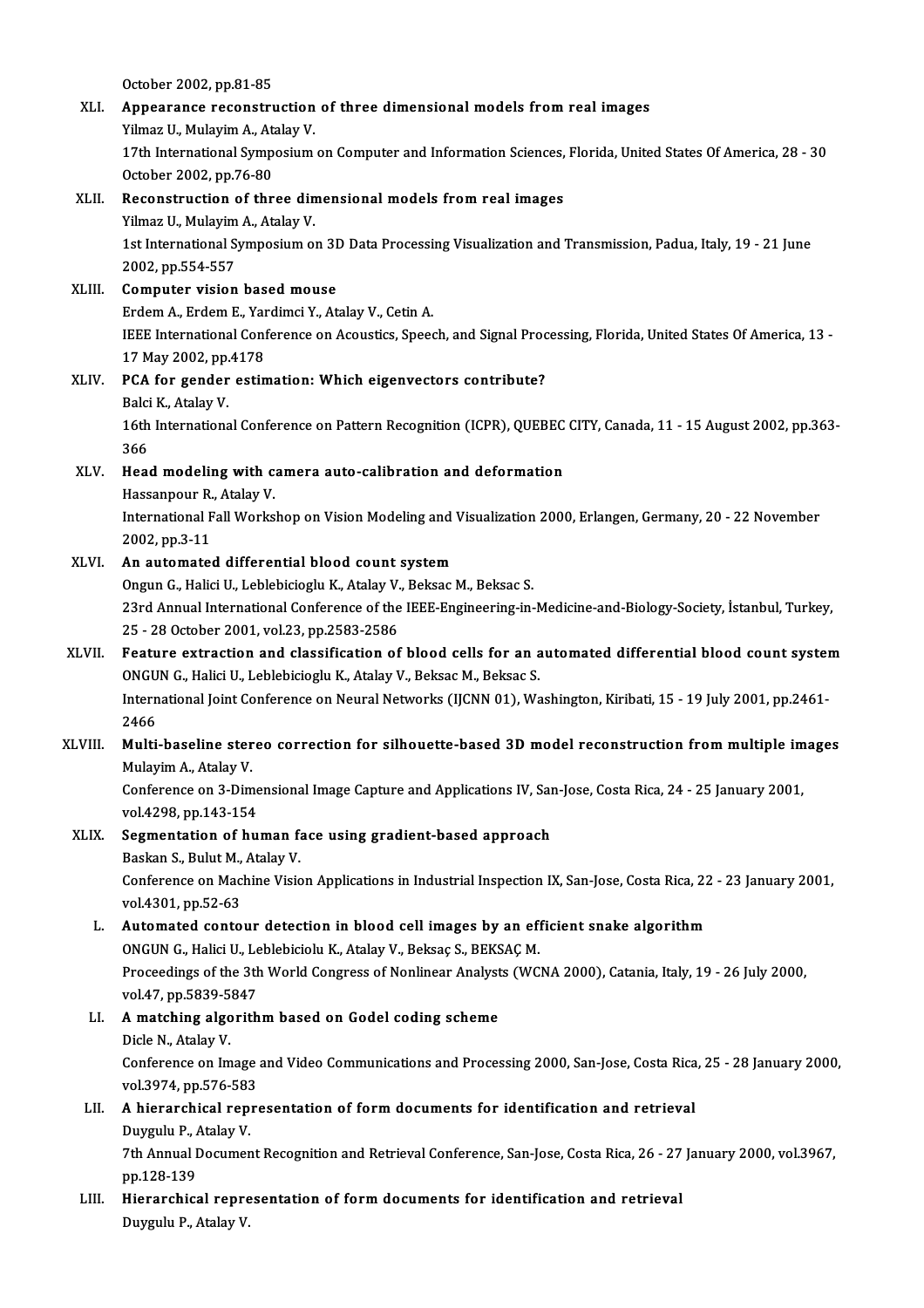Proceedings of the 2000 Document Recognition and Retrieval VII, San-Jose, Costa Rica, 26 - 27 January 2000,<br>vol 3967, pp.128, 139 Proceedings of the 20<br>vol.3967, pp.128-139<br>Toutune based imag Proceedings of the 2000 Document Recognition and Retrieval VII, S<br>vol.3967, pp.128-139<br>LIV. Texture based image retrieval by combining multiple tools<br>Perchani M. Atalev V. Stamen C.

vol.3967, pp.128-139<br>LIV. Texture based image retrieval by combining multiple tools<br>Borchani M., Atalay V., Stamon G. Texture based image retrieval by combining multiple tools<br>Borchani M., Atalay V., Stamon G.<br>International Conference on Imaging Science, Systems, and Technology (CISST 2000), Nevada, United States Of<br>America 26, 29 June 20 Borchani M., Atalay V., Stamon G.<br>International Conference on Imaging Scie<br>America, 26 - 29 June 2000, pp.659-664<br>Torture ortrastion from photograph International Conference on Imaging Science, Systems, and Technology (CISST 2000), Nevada, I<br>America, 26 - 29 June 2000, pp.659-664<br>LV. Texture extraction from photographs and rendering with dynamic texture mapping<br>Cons S. America, 26 - 29<br>Texture extract<br>Genç S., Atalay V.<br>10th Internations Texture extraction from photographs and rendering with dynamic texture mapping<br>Genç S., Atalay V.<br>10th International Conference on Image Analysis and Processing, ICIAP 1999, Venice, Italy, 27 - 29 September<br>1999, pp.1055-1 6enç S., Atalay V.<br>10th International Co<br>1999, pp.1055-1058<br>An SCML based vie

10th International Conference on Image Analysis<br>1999, pp.1055-1058<br>LVI. An SGML based viewer for form documents

1999, pp.1055-1058<br>LVI. An SGML based viewer for form documents<br>Atalay V., Arslan E. 5th International Conference on Document Analysis and Recognition, ICDAR 1999, Bangalore, India, 20 - 22 Atalay V., Arslan E.<br>5th International Conference<br>September 1999, pp.201-204<br>Leerning by optimination i

LVII. Learning by optimization in randomneural networks<br>Atalay V. Septembe<br>Learnin<sub>!</sub><br>Atalay V. Learning by optimization in random neural networks<br>Atalay V.<br>13th International Symposium on Computer and Information Sciences (ISCIS 98), BELEK ANTALYA, Turkey, 26 -<br>28 Ostaber 1998, vol.52, pp.142,148 Atalay V.<br>13th International Symposium on Cor<br>28 October 1998, vol.53, pp.143-148<br>A houristic algorithm for bionary

13th International Symposium on Computer and Information Sciences (ISCIS 98), E<br>28 October 1998, vol.53, pp.143-148<br>LVIII. A heuristic algorithm for hierarchical representation of form documents

## 28 October 1998, vol.53, pp.14<br>A heuristic algorithm for h<br>Duygulu P., Atalay V., Dincel E.<br>14th International Conference A heuristic algorithm for hierarchical representation of form documents<br>Duygulu P., Atalay V., Dincel E.<br>14th International Conference on Pattern Recognition, Brisbane, Australia, 16 - 20 August 1998, pp.929-931<br>Estimation

## Duygulu P., Atalay V., Dincel E.<br>14th International Conference on Pattern Recognition, Brisba<br>LIX. Estimation of rotation between two frames of a scene<br>Atalay V., Yilmaz M. 14th International<br>**Estimation of rot:**<br>Atalay V., Yilmaz M.<br>Visual Information

Estimation of rotation between two frames of a scene<br>Atalay V., Yilmaz M.<br>Visual Information Processing VII, Florida, United States Of America, 13 - 14 April 1998, vol.3387, pp.252-260<br>Unaunorwised texture based image segm

### Atalay V., Yilmaz M.<br>Visual Information Processing VII, Florida, United States Of America, 13 - 14 April 1998, vol.3387, pp.252-260<br>LX. Unsupervised texture based image segmentation by simulated annealing using Markov Visual Information I<br>Unsupervised text<br>and Potts models<br>Coltone M Ataley V Unsupervised texture based image se<br>and Potts models<br>Goktepe M., Atalay V., Yalabik N., Yalabik C.<br>14th International Conference on Pattern I and Potts models<br>Goktepe M., Atalay V., Yalabik N., Yalabik C.<br>14th International Conference on Pattern Recognition, Brisbane, Australia, 16 - 20 August 1998, pp.820-822

### LXI. An automated blood cell analysis and classification system

14th International Conference on Pattern Recognition, Brisbane, Australia, 16 - 20 Au<br>**An automated blood cell analysis and classification system**<br>Ongun G., Halici U., Leblebicioglu K., Atalay V., Erkmen A., Beksac S., Bek 13th International Symposium on Computer and Information Sciences (ISCIS 98), BELEK ANTALYA, Turkey, 26 - 28 October 1998, vol.53, pp.222-227 Ongun G., Halici U., Leblebicioglu K., A.<br>13th International Symposium on Cor<br>28 October 1998, vol.53, pp.222-227<br>Ropulsive attractive natwork for 13th International Symposium on Computer and Information Sciences (ISCIS 98), B<br>28 October 1998, vol.53, pp.222-227<br>LXII. Repulsive attractive network for baseline extraction on document images<br>20ton E. Mulayim A. Atalay V

28 October 1998, vol.53, pp.222-227<br>Repulsive attractive network for baseline<br>Oztop E., Mulayim A., Atalay V., YarmanVural F.<br>1997 IEEE International Conference on Acquat Repulsive attractive network for baseline extraction on document images<br>Oztop E., Mulayim A., Atalay V., YarmanVural F.<br>1997 IEEE International Conference on Acoustics, Speech, and Signal Processing (ICASSP 97), Munich, Ge Oztop E., Mulayim A., Atalay V., Yar<br>1997 IEEE International Conferenc<br>21 - 24 April 1997, pp.3181-3184<br>Unsunerwised segmentation of 1997 IEEE International Conference on Acoustics, Speech, and Signal Processing (ICASSP 97), Munich, Germany<br>21 - 24 April 1997, pp.3181-3184<br>LXIII. Unsupervised segmentation of gray level Markov model textures with hierarc

## 21 - 24 April 1997, pp.3181-3184<br>Unsupervised segmentation of<br>maps<br>Goktepe M., Yalabik N., Atalay V. Unsupervised segmentation<br>maps<br>Goktepe M., Yalabik N., Atalay V.<br>12th International Conference o

13th International Conference on Pattern Recognition, ICPR 1996, Vienna, Austria, 25 - 29 August 1996, vol.4, pp.90-94 13th International Conference on Pattern Recognition, ICPR 1996, Vienna, Austria<br>pp.90-94<br>LXIV. TEXTURE GENERATION WITH THE RANDOM NEURAL NETWORK MODEL

# pp.90-94<br><mark>TEXTURE GENERATION WITH TH</mark><br>ATALAY V., GELENBE E., YALABIK N.<br>INTERNATIONAL CONE ON ARTIEICI

ATALAY V., GELENBE E., YALABIK N.

INTERNATIONAL CONF ON ARTIFICIAL NEURAL NETWORKS (ICANN-91), Espoo, Finland, 24 - 28 June 1991,<br>pp.111-116

### Supported Projects

Atalay M. V., TÜBİTAK International Bilateral Joint Cooperation Program Project, Comprehensive Resource of Biomedical Relations with Deep Learning and Network Representations, 2017 - 2020